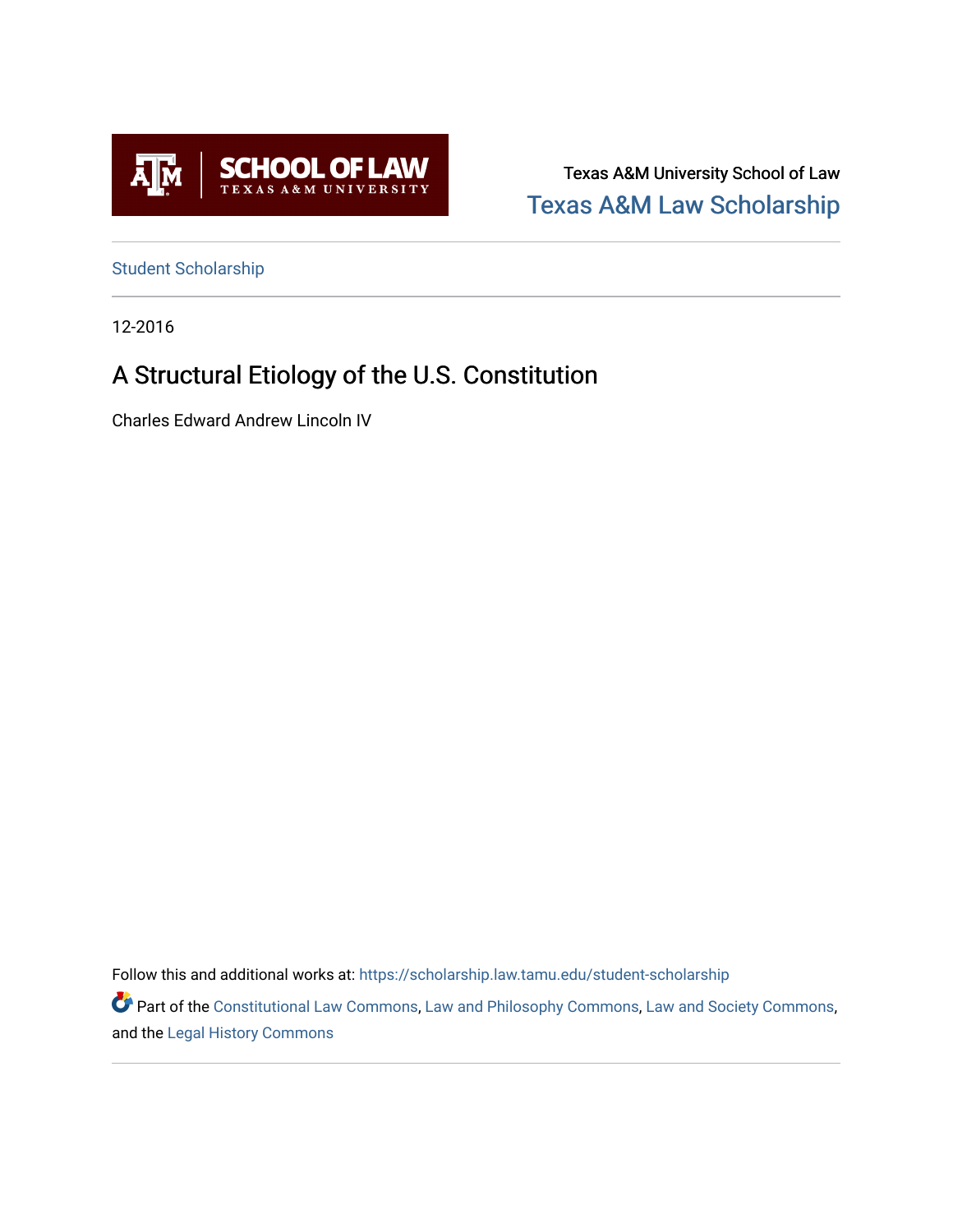# A STRUCTURAL ETIOLOGY OF THE U.S. CONSTITUTION

## *Charles Lincoln†*

## **ABSTRACT**

This article offers an interpretation of the problems addressed by and the eventual purpose of the United States government. Simultaneously, it seeks to analyze and explain the continued three-part structure of the United States federal government as outlined in the Constitution. Subsequently I define the three parts of the federal government—judiciary, executive, and legislative—as explained through the lens of the Platonic paradigm of (*logos* = word = law), (*thymos* = external driving spirit = executive), and  $(e\tau \circ s)$  = general welfare = legislative) extrapolated from Plato's dialogues.

First, the article establishes Plato's theory of the three-part Platonic soul as a major premise, as in a syllogism. Second, the article lays out the generally accepted division of the U.S. Constitution as creating three parts to the federal government as a minor premise. Third, the syllogism completes by weaving in the major premise of Plato's soul into the three parts of the United States federal government. This third step of application suggests possible future evolution of the structure.

This article fits into the wider issue of the functionally efficient and naturally adaptive structure of the U.S. federal government. Providing a historical and philosophical context to this structural analysis will serve as a framework for future research on the operation of the federal government. When the branches of the federal government step out of their roles, the balance of the structure of the federal government becomes disrupted occurring in liminal periods of paradigmatic change.

#### **INTRODUCTION**

<sup>†</sup> Charles Edward Andrew Lincoln, IV, ("Charlie") received his J.D. from Texas A&M University in May 2016 after graduating, cum laude, with a Bachelor's Degree in Government from Harvard University, in June 2013. Throughout his College and Law School years, Charlie has been fascinated by the intersection of philosophy and power in politics. He has written on Hegelian Dialectic in the evolution of U.S. Constitutional Law as well as Platonic influences in the U.S. Constitution, both of which have been accepted for publication. In September 2016, Charlie began the advanced LL.M. program in International Tax Law at the University of Amsterdam, for which he plans to write a thesis on the transfer pricing and valuation of intangibles. Charlie hopes to work in International Cooperation and Policy Development, and may be reached at charlesedwardandrewlincolniv@post.harvard.edu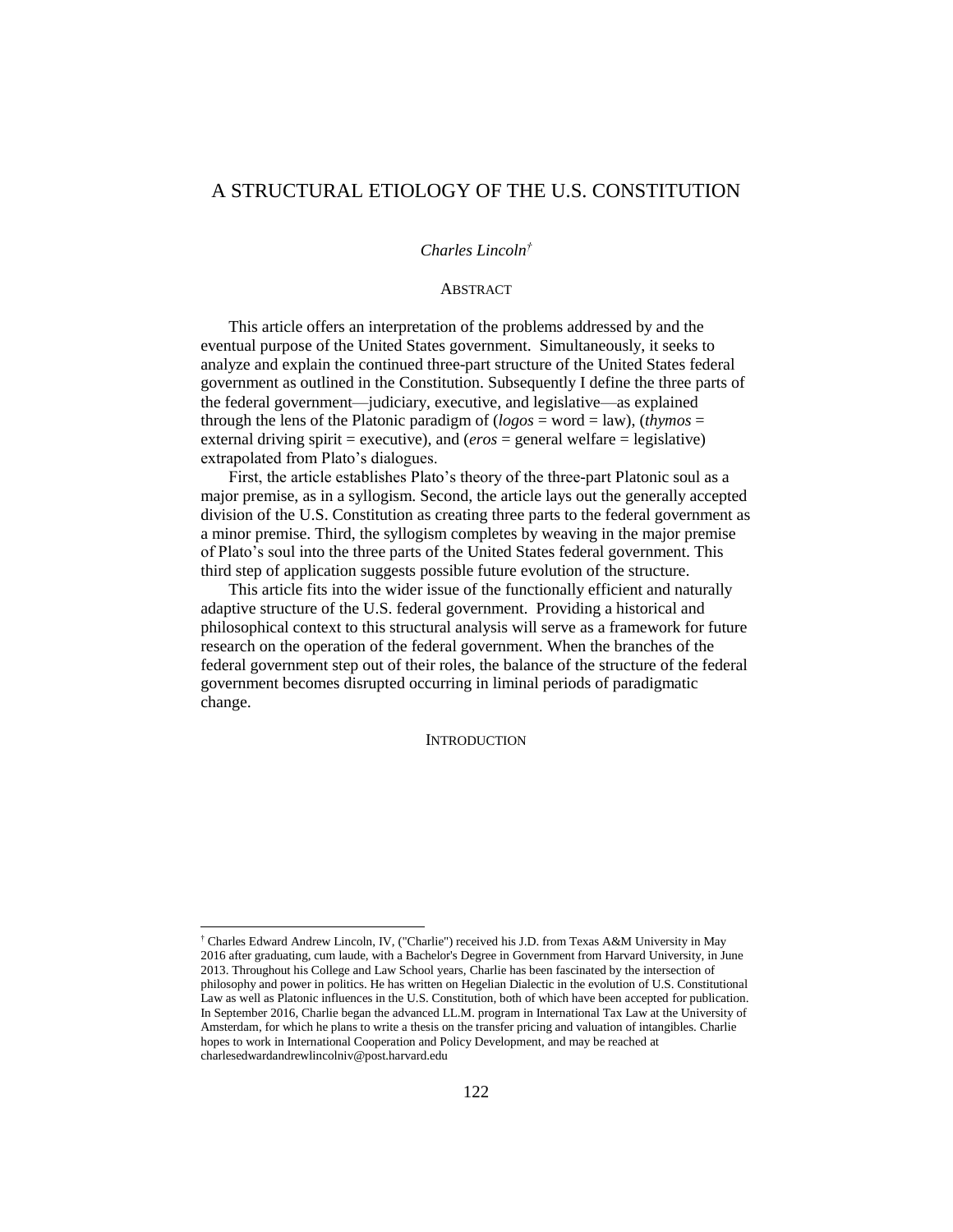This paper argues that the tripartite system of government in the United States can be viewed through the Platonic concept of the soul  $(\psi \psi \gamma)$ <sup>1</sup>. The major premise is that the United States federal government has three major parts—the judiciary, the executive, and the legislative. The minor premise of this paper is that the Platonic soul is divided into three parts—the *logos* (λογιστικόν),<sup>2</sup> the *thumos* (θυμοειδές),<sup>3</sup> and the *eros* (ἐπιθυμητικόν).<sup>4</sup> The syllogism and argument of this paper is that the three federal parts of government represent the Platonic soul: the judiciary being the *logos*, the executive being the *thumos*, and the legislative being the *eros*. This paper will explore these concepts in greater depth. As a corollary, when the soul of the polity<sup>5</sup> becomes unbalanced, then people become dissatisfied with the government because government does not fulfill its function administratively—as in acting in opposition to the laws—and in promoting justice. However, sometimes overstepping a role in the Platonic soul of the polity is necessary change.<sup>6</sup>

#### I. PREMISES AND STRUCTURES OF ANALYSIS

Presumed throughout this paper is that the world has order based in reason that reflects nature.<sup>7</sup> In Plato's *Timaeus*, the interlocutor suggests that nature is organized and is thus intelligible.<sup>8</sup> The alternative to this presumption is that there

<sup>1</sup> This can perhaps be better understood for purposes of this essay as "aspects of existence." Also, consider the similarity to Sigmund Freud's psychoanalysis. *See* Sigmund Freud, *The Ego and the Id*, *in* The Standard Edition of the Complete Psychological Works of Sigmund Freud 3, 25 (James Strachey ed. & trans., 1961). The Liddell & Scott's A Greek-English Lexicon defines the word as, "ψυχήψύχω I. breath, Lat. anima, esp. as the sign of life, the life, spirit." *Ψυχή,* Henry George Liddell & Robert Scott, An Intermediate Greek-English Lexicon, (Clarendon Press, 1889), *available at* 

http://www.perseus.tufts.edu/hopper/text?doc=Perseus%3Atext%3A1999.04.0058%3Aentry%3Dyuxh%2F. <sup>2</sup> PLATO, THE REPUBLIC OF PLATO 435e–442a (Allan Bloom ed. & trans., 2d ed. 1991) [hereinafter PLATO, REPUBLIC].

<sup>3</sup> *Id.* at 439a, 439e3–4.

<sup>4</sup> *Id.* at 439d5–436a1-3.

<sup>5</sup> "A particular form of government or political organization." *Polity Definition*, SEADICT.COM (Oct. 13, 2016), http://www.seadict.com/en/en/polity.

<sup>&</sup>lt;sup>6</sup> In the dialogue, Socrates suggested the three parts of the soul should not prevent the other parts from functioning appropriately. PLATO, REPUBLIC, *supra* note 2, at 433a.

<sup>7</sup> MARCUS TULLIUS CICERO, DE RE PUBLICA 3.22.33 (Loeb Classical Library, 1928).

<sup>8</sup> PLATO, TIMAEUS 30a–31b (Robin Waterfield trans., Oxford Univ. Press 2008). The page numbers used throughout this paper to refer to Platonic texts are in accord with the Stephanus pagination. Substantively, are randomness or patterns provable or real? How do we even decide what is random if not through statistical or other mathematical analysis? Philosophically speaking there could be a discrepancy between a series following a mathematical rule or being truly random. Ludwig Wittgenstein in his *Philosophical Investigations* explained how randomness *can* really be explained in terms of increasing complexity of following a rule, but paradoxically if everything can be shown to be following a rule it can also at the same time be shown to not follow a rule.

This was our paradox: no course of action could be determined by a rule, because every course of action can be made out to accord with the rule. The answer was: if everything can be made out to accord with the rule, then it can also be made out to conflict with it. And so there would be neither accord nor conflict here.

It can be seen that there is a misunderstanding here from the mere fact that in the course of our argument we give one interpretation after another; as if each one contented us at least for a moment, until we thought of yet another standing behind it. What this shews is that there is a way of grasping a rule which is not an interpretation, but which is exhibited in what we call "obeying the rule" and "going against it" in actual cases.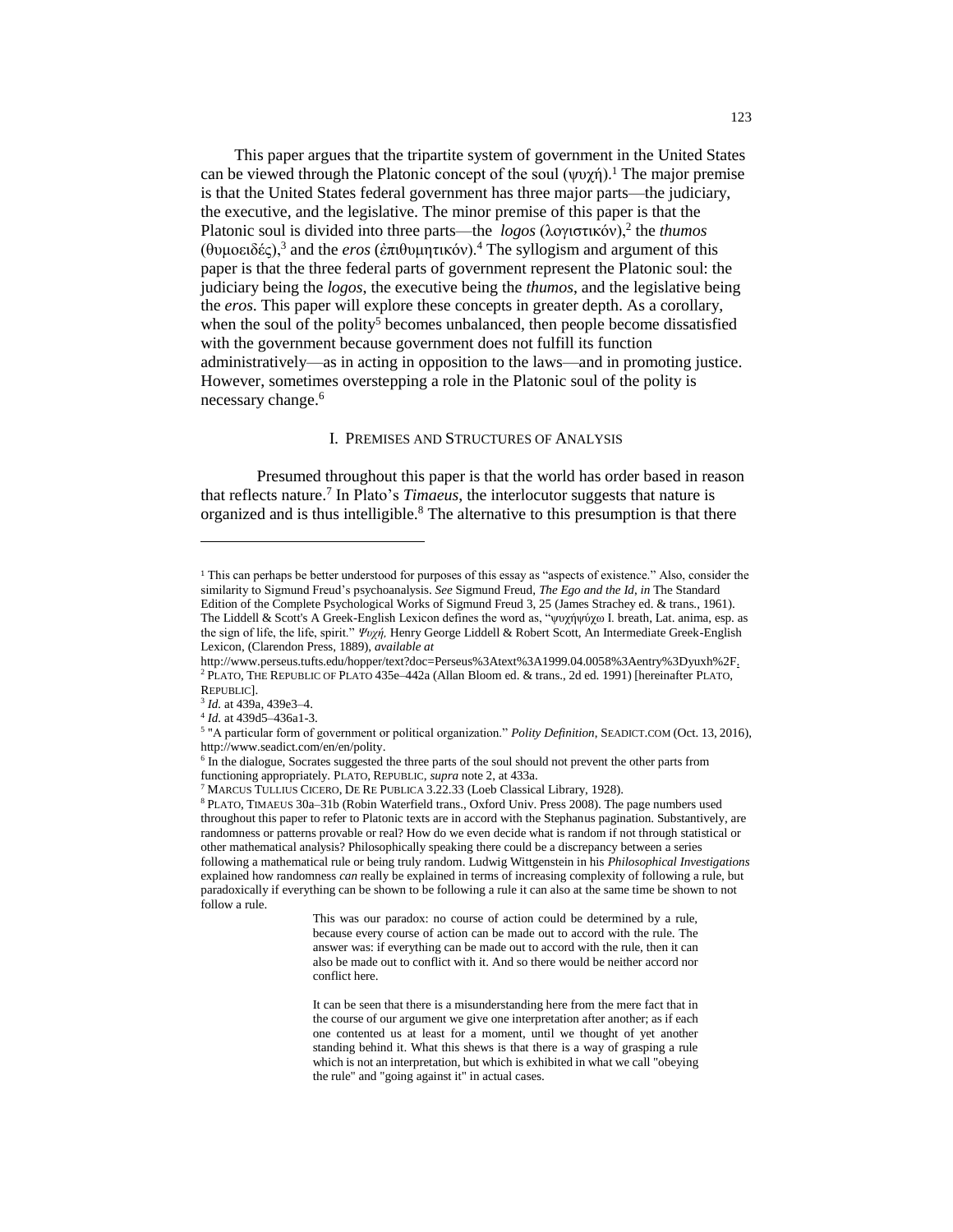is no order to the universe or world and humans try to impose order to it.<sup>9</sup> Lucretius, in his *On the Nature of the Universe*, introduced such a view.<sup>10</sup>

Consequently, nature can represent itself in the structure of law, specifically the law of the United States.<sup>11</sup>

> Hence there is an inclination to say: every action according to the rule is an interpretation. But we ought to restrict the term "interpretation" to the substitution of one expression of the rule for another.

LUDWIG WITTGENSTEIN, PHILOSOPHICAL INVESTIGATIONS § 201 (G.E.M. Anscombe & R. Rhees eds., G.E.M. Anscombe trans., 1972).

This makes one question whether randomness really exists or does everything follow a set rule? *See*. e.g., Ahilan T. Arulanantham, *Breaking the Rules?: Wittgenstein and Legal Realism*, 107 YALE L.J. 1853, 1869–71 (1998); Dennis Patterson, *Wittgenstein and Constitutional Theory*, 72 TEX. L. REV. 1837, 1851 (1994); Scott Hershovitz, *Wittgenstein On Rules: The Phantom Menace*, 22 OXFORD J. OF LEGAL STUD.619, 639–40 (2002).

<sup>9</sup> Such an example can be seen in literature:

Borges's *The Library of Babel* implicitly undercuts all the written structures - - religion, science, art -- through which human beings strive to impose order on an unruly world. It consists of a fantastic monologue in which a Librarian, who lives in a Library which is also the universe, tries unsuccessfully to describe the chaotic infinity (or near infinity) that surrounds him. According to the Librarian, the Library may or may not be endless; but it is certainly meaningless, being made up of numberless books in a Babel of tongues. Because it contains all the possible combinations of letters in all languages, many of the books contain only an intelligible word or two, or are only partially true copies of books contained in their proper form elsewhere in the Library. The Librarians spend their time, among other ways, searching for the true catalogue that would bring order and meaning to their incomprehensible collection.

Susan Mann, *The Universe and the Library: A Critique of James Boyd White as Writer and Reader.*, 41 STAN. L. REV. 959, 965 (1989).

<sup>10</sup> LUCRETIUS, ON THE NATURE OF THINGS (H. A. J. Munro trans.), *reprinted in* 12 GREAT BOOKS OF THE WESTERN WORLD 1, 12 (Robert Maynard Hutchins ed., 1952). Concurrently, directly contrasting the Platonic theory of order the universe,

The contrary materialist view characterizes archetypes as speculative constructs. Aristotle and Plato had their ancient Greek materialist counterparts in Epicurus, Democritus, and Lucretius, who in his On the Nature of the Universe wrote that all things began from "the purposeless congregation and coalescence of atoms." There are uniform and entirely natural causes in a closed system not ordered or otherwise affected by the presence of a higher mind capable of recognizing and ordering information. Thus Epicurus could hold that morality was merely a sensual matter of seeking pleasure and avoiding pain, not a sensitivity issue to any particular purpose or design. Aristotle's teleological universe was rejected for an atomistic universe without purpose or form in which biological forms and the ordered universe in which they exist were not the fixed product of information, intelligence, or design but of random accretion. Nobel Prize winning biologist George Wald, physicist Freeman [26] Dyson, and astronomer George Greenstein explain the improbability of the universe's remarkable order by suggesting either that the universe did not exist until humans observed it and (in Wald's words) that "[t]he universe wants to be known."

Marion Hilligan, Nelson P. Miller, Don Petersen & Chris Hastings, *Superhuman — Biotechnology's Emerging Impact On The Law*, 24 T.M. COOLEY L. REV. 1, 25–26 (2007). <sup>11</sup> Such as the interlocutor suggests nature represented itself in Athens. *See* PLATO, TIMAEUS, *supra* note 8, at

90b–c. Recent work suggesting there is an order to the world's structure:

About fifty years ago a physicist called Paul Dirac asked himself why the number ten to the fortieth power keeps occurring. The square of this number, ten to the eightieth power, is the mass of the visible universe, measured in terms of the mass of the proton. The number itself, ten to the fortieth, is the present age of the universe, expressed in units of time it takes light to travel across a proton. And, get this, the constant that measures the strength of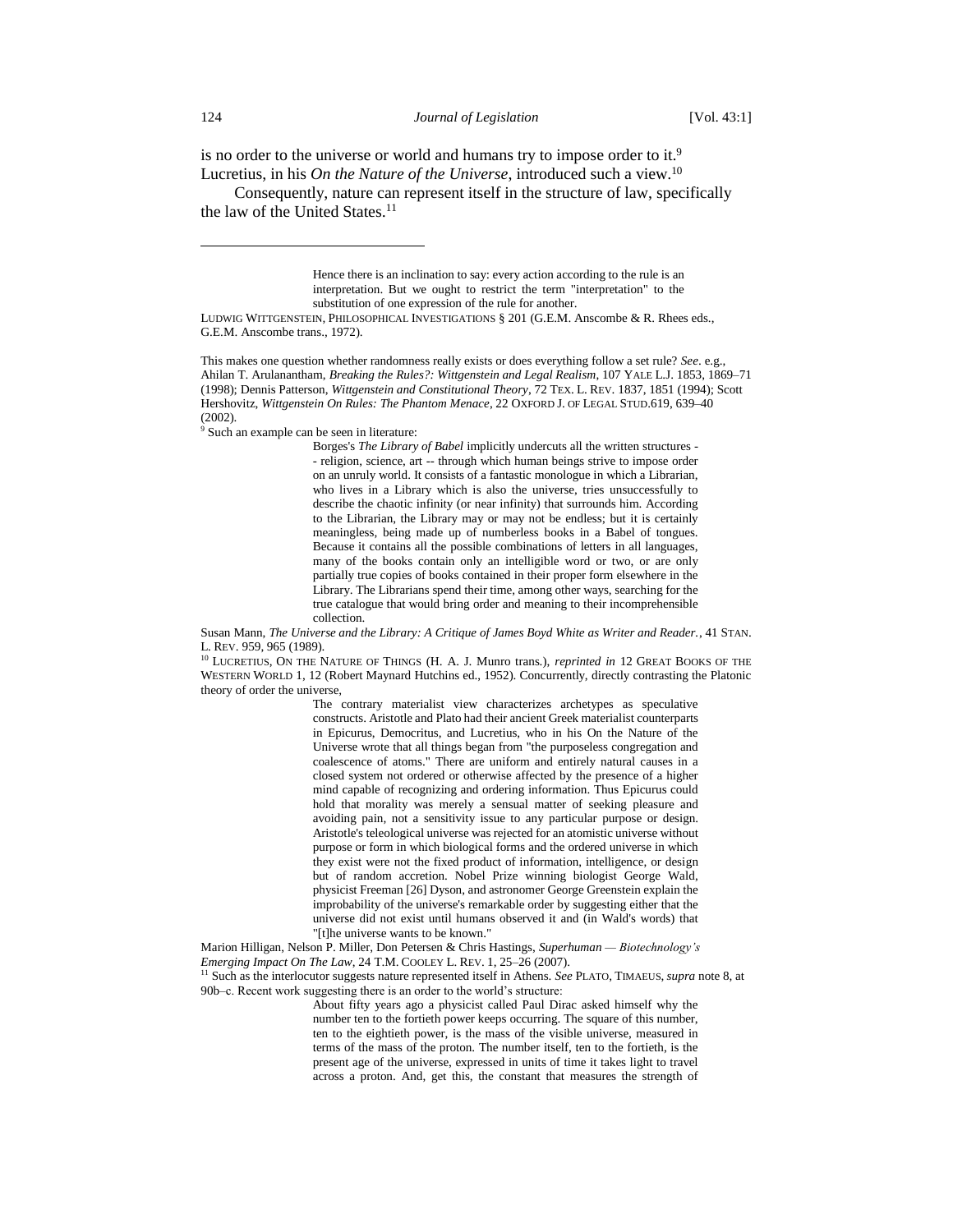# *A. Why a Structured Approach at All? An Anthropological-Philosophical Explanation*

To understand why it is appropriate to analyze and compare the U.S. government with the Platonic concept of the soul, it is helpful to have some understanding of the context of philosophical-anthropological thought related to it. The following paragraph is a brief overview of relevant historical analysis to provide context related to structural and "trifunctionalist" analysis. Indeed, many anthropological-philosophical theories exist for understanding the basic structures of societies and governments, from Claude Lévi-Strauss's structuralism theories,  $12$ to Michel Foucault on the impetus behind government function,<sup>13</sup> to Marvin Harris on gift giving incentives in a society's structure.<sup>14</sup> Concurrently, the idea of a "tripartite" structure of society being inherent to human cultures is not new, but it has been written about extensively by George S. Dumezil<sup>15</sup> and has been addressed

l

Robert Birmingham, *Proving Miracles and the First Amendment*, 5 GEO. MASON L. REV. 45, n.60 (1996). <sup>12</sup> "To illustrate the nature of structuralist theory, this discussion will concentrate on the work of Claude Levi-Strauss. Levi-Strauss has made the search for the fundamental properties of human thought the focus of his work. His basic objective is uncovering the universal, basic structure of human thought, which is deep below the surface but is manfested [*sic*] in myth, language, cooking, table manners, and the general structures of social life. This basic structure, which is termed 'deep structure,' will identify cross-cultural similarities." Donald H. J. Hermann, *Phenomenology, Structuralism, Hermeneutics, and Legal Study: Applications of Contemporary Continental Thought to Legal Phenomena*, 36 U. MIAMI L. REV. 379, 390–91. (1982). <sup>13</sup> In an article, Jinks explains:

> Michel Foucault's compelling and poetic methodological manifesto describes the nature of 'critique' and, thereby, the proper role of the critic. For Foucault, 'critique' was more than a means to an end; criticism was itself an act of resistance and refusal. Toward this end, Foucault sought to decouple criticism from positive programs for social and political change. Criticism is, according to this view, a negative operation - 'essays in refusal' - resisting and rejecting 'what is' without regard for 'what needs to be done.' For this reason, Foucault's views have occasionally been labeled 'rejectionist.' Such 'rejectionist' claims, in turn, exemplify the most feared aspects of a new challenge to traditional legal thought: postmodernism."

Derek P. Jinks, *Essays in Refusal: Pre-Theoretical Commitments in Postmodern Anthropology and Critical Race Theory*, 107 YALE L.J. 499, 499–500. (1997). *See also* Tom Frost, *Agamben′s Sovereign Legalization of Foucault*, 30 OXFORD J. LEGAL STUD. 545 (2010) for a discussion on Foucault's ideas on law and sovereignty. <sup>14</sup> MARVIN HARRIS, THE RISE OF ANTHROPOLOGICAL THEORY (1968). *See also* Perry Dane, *Jurisdictionality, Time, and the Legal Imagination*, 23 HOFSTRA L. REV. 1, 94. (1994); John W. Ragsdale, Jr., *The Rise and Fall of the Chacoan State*, 64 UMKC L. REV. 485, 528 ("The reciprocity concept justifies the assumption that one who gives will receive in return, though there are no hard promises as to timing, quality, or quantity."); BRONISLAW MALINOWSKI, ARGONAUTS OF THE WESTERN PACIFIC 72–6 (Routledge 1961) (1922) (regarding gift giving cultures).

According to Dumezil, the division of society—government—into three parts was inherent in all Indo European societies. The trifunctional pattern (and implicit political separation of powers) is manifest among the Hindus in the original Castes: Brahmana (teachers, priests, keepers of the law), Ksatriya (Warrior Kings), and Vaisya (Farmers, Producers, Merchants and Doctors) ("For classic development of this so-called 'tripartite hypothesis' concerning the division of social roles in Proto-Indo-European societies, *see generally* GEORGES DUMEZIL, FLAMEN-BRAHMAN (1935); Georges DUMEZIL, MITRA-VARUNA: AN ESSAY ON TWO INDO-EUROPEAN REPRESENTATIONS OF SOVEREIGNTY (Derek Coltman trans., 2d ed. 1988).") Robin Bradley Kar, *Western Legal Prehistory: Reconstructing the Hidden Origins of Western Law and Civilization*, 2012 U. ILL. L. REV. 1499, 1525 n.71. (2012). *See* GEORGES DUMEZIL, ARCHAIC ROMAN RELIGION 585 (1966); *see* 

gravity in terms of the electrical force between two protons is ten to the fortieth times weaker! Also, ten to the fortieth to the one-fourth, or ten to the tenth, just about equals the number of stars in a galaxy, the number of galaxies in the universe, and the inverse of the weakfine structure constant! JOHN UPDIKE, ROGER'S VERSION 23–24 (1986); GEORGE JOHNSON, A FIRE IN THE MIND: SCIENCE, FAITH, AND THE SEARCH FOR ORDER 308–16 (1996).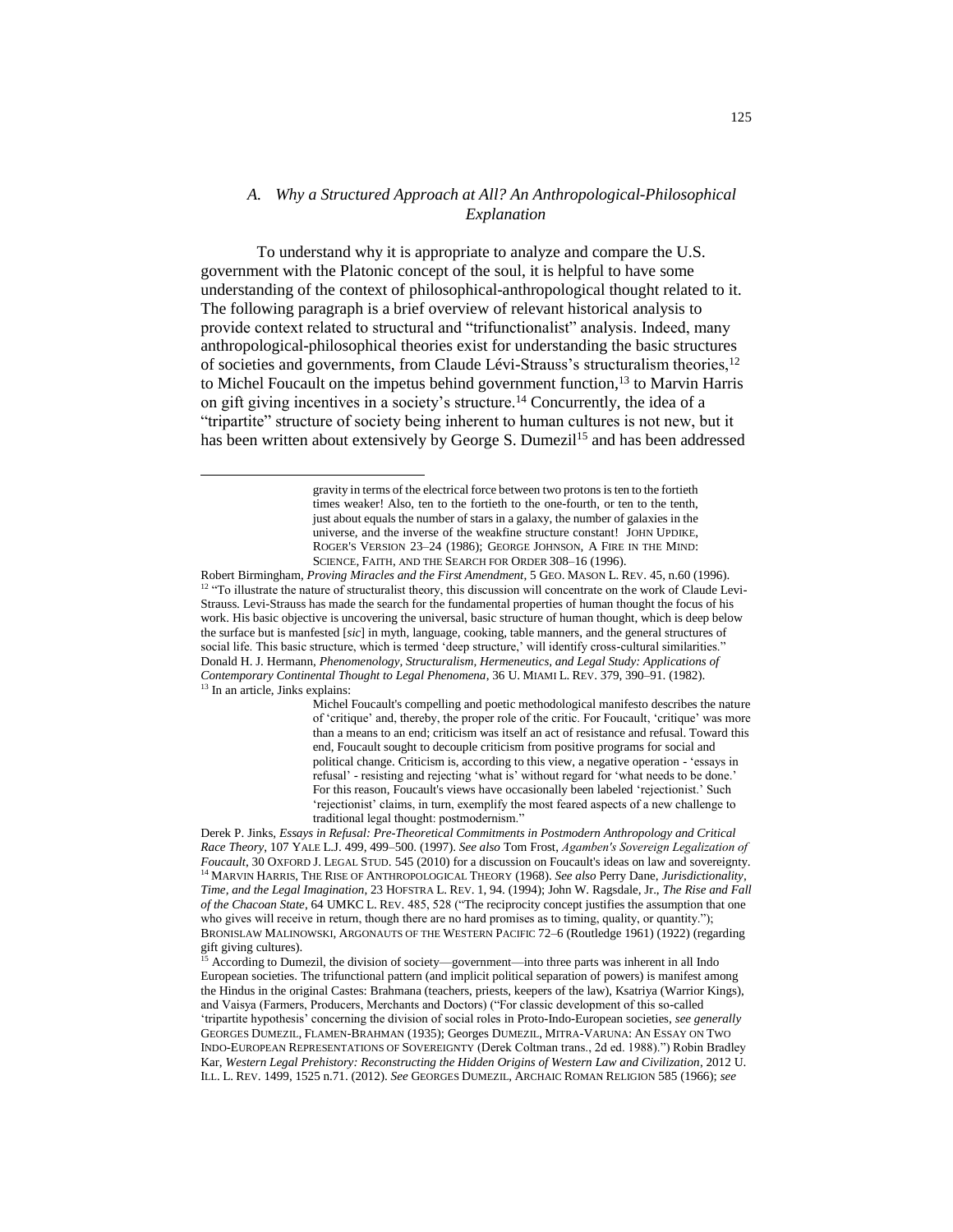by Sigmund Freud's division of psychoanalysis.<sup>16</sup> Indicative of the universal nature of the "trifunctionalist," Dumezilian approach has even been applied to Pre-Columbian Yucatán Mayan societies.<sup>17</sup> Poetically, in the Homeric Greek account of the Judgment of Paris— prior to the beginning of the Trojan War in Homer's *Iliad*—Paris of Troy is given a Dumezilian "choice"—a beauty contest among three goddesses: Hera, Athena, and Aphrodite.<sup>18</sup> It seems fitting to apply the Ancient Greek concept of the Platonic Soul to governmental structure because the "trifunctionalist" approach has origins in Ancient Greece, but it can also be seen in non-western civilizations.

A balanced view of government may exist in the separation of powers as Montesquieu laid out: "that of enacting laws, that of executing the public resolutions, and of trying the causes of individuals."<sup>19</sup> Exploring this thought "[i]n The Federalist No. 47, Madison explained that while Montesquieu was correct in saying that the separation of the legislative, executive, and judicial powers was essential to liberty, that conclusion did not purport to tell us how strict the resultant separation had to be."<sup>20</sup> Based on their education, the framers of the Constitution may have even had Plato's Soul in mind when they framed the Constitution.<sup>21</sup> Even if the framers did not have Plato on their mind, the idea of Plato's Soul is arguably inherent in humans regardless of how it is defined.<sup>22</sup> Moreover, a structured approach to the philosophical underpinnings to a government can be assumed to have been in the framer's mind — whether consciously or subconsciously.

*also* WOUTER W. BELIER, DECAYED GODS: ORIGIN AND DEVELOPMENT OF GEORGES DUMEZIL'S "IDEOLOGIE TRIPARTIE" 17–20 (1991) (for critiques of the trifunctional hypothesis).

<sup>&</sup>lt;sup>16</sup> David S. Caudill, *Freud and Critical Legal Studies: Contours of a Radical Socio-Legal Psychoanalysis*, 66 IND. L.J. 651, 658–659 (1991). *See* FREUD, *supra* note 1, at 19.

<sup>&</sup>lt;sup>17</sup> Charles E. Lincoln, Ethnicity and Social Organization at Chichen Itza, Yucatan, Mexico (May 16,1990) (unpublished Ph.D. dissertation, Harvard University). *See* Charles E. Lincoln, *The Chronology of Chichen Itza: A Review of the Literature*, 141, 141–156 *in* LATE LOWLAND MAYA CIVILIZATION: CLASSIC TO POSTCLASSIC, (Jeremy A. Sabloff & E. Wyllys Andrews V eds., 1986).

<sup>18</sup> In THE ILIAD OF HOMER 14:28–30 (Richmond Lattimore trans., 25th reprint ed. 1976) (1951), it states: [T]he well known Judgment of Paris, which Homer apparently knew. Although it is not directly recounted in the Iliad, there is a clear reference to it in Book 14, where Hera's displeasure with the other gods (i.e., gods who were urging Achilles to treat Hector's corpse with respect) was attributed to the Judgment of Paris: 'because of the delusion of Paris / who insulted the goddesses when they came to him in his courtyard / and favoured her who supplied the lust that led to disaster.' The myth of the Judgment of Paris began when Peleus and Thetis did not invite Eris, the goddess of discord, to their wedding. Eris, feeling snubbed, concocted one of literary history's most evil schemes. She procured a golden apple and inscribed it 'For the fairest.' She then crashed the wedding feast and tossed the apple onto the table. Three goddesses, Hera, Athena, and Aphrodite, each argued that it should be hers. They asked Zeus to decide. He refused because he feared his wife's anger in the event that he did not choose her. He passed the buck and suggested that the Trojan prince Paris, the son of Priam, act as arbiter."

Russ VerSteeg, *A Contract Analysis of the Trojan War*, 40 ARIZ. L. REV. 173, 192 (1998). <sup>19</sup> MONTESQUIEU, THE SPIRIT OF THE LAWS bk. XI, ch. 6, at 152 (Thomas Nugent trans., Hafner Pub. 1949) (1748).

<sup>20</sup> John F. Manning, *Separation of Powers as Ordinary Interpretation*, 124 HARV. L. REV. 1939, 2004 (2011).

<sup>21</sup> JAMES J. WALSH, EDUCATION OF THE FOUNDING FATHERS OF THE REPUBLIC: SCHOLASTICISM IN THE COLONIAL COLLEGES 104–05 (1970).

<sup>&</sup>lt;sup>22</sup> JEAN-FRANCOIS PRADEAU, PLATO AND THE CITY 129 (2002).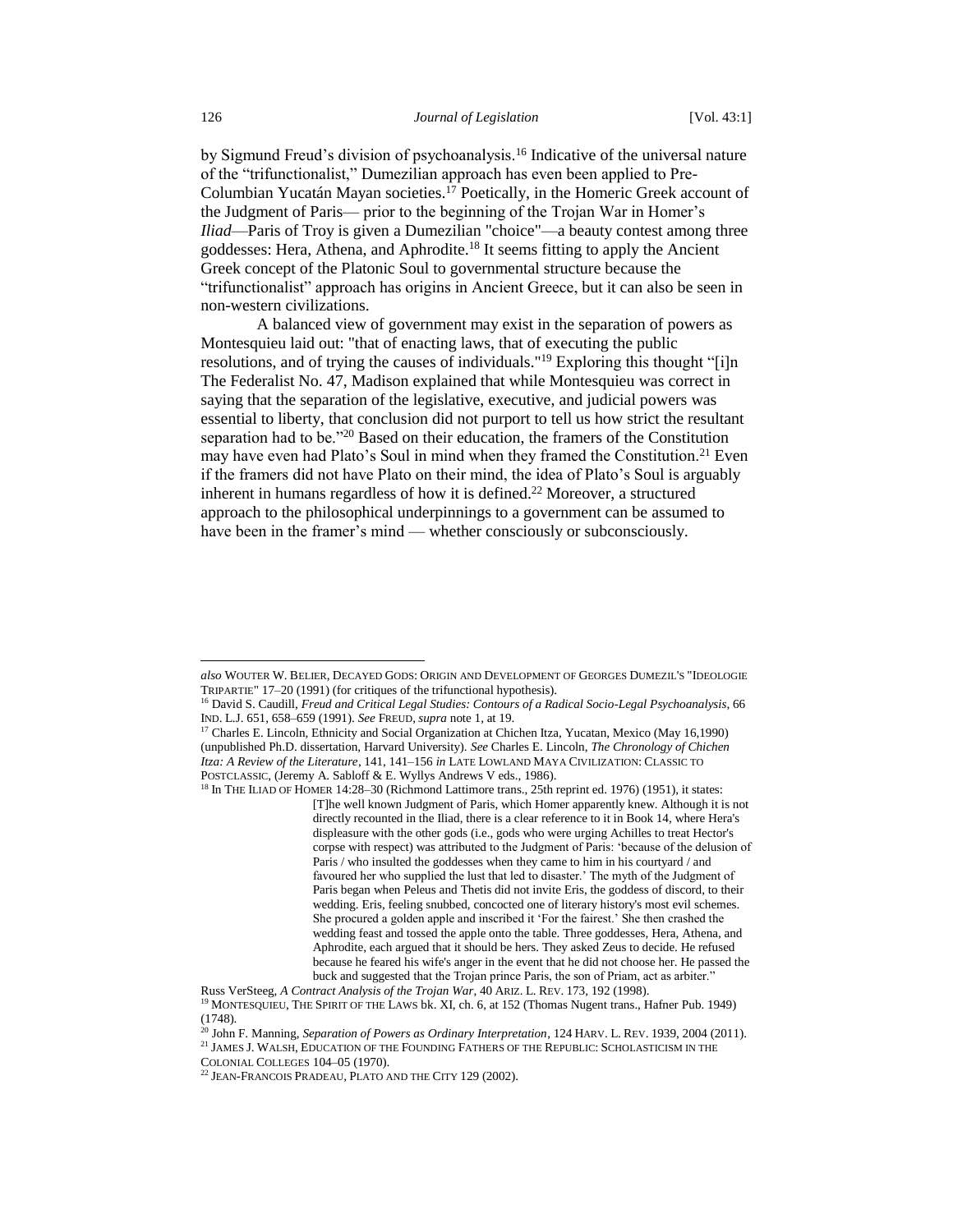## *B. Why Plato? Truth and Justice in Plato*

If one accepts the premise that structured and philosophical approaches are a reasonable mode of analysis, then why should one use Plato's approach specifically?

This idea of comparing the Platonic soul to the United States federal system of government has previously been written about by Akiba Covitz in *The Soul of the Polity*. <sup>23</sup> Covitz argued the syllogism as judiciary is the *thumos*, the executive is the *logos*, and the legislative is the *eros*. This paper greatly appreciates and gains much inspiration from Covitz's theory, but switches correspondences from *thumos* to *logos* for judiciary, *logos* to *thumos* for executive, and maintains Covitz's conception of legislative as *eros*. However, Covitz uses a different terminology of 1) artifice, 2) nature, and 3) history/divinity/myth in lieu of *logos*, *eros*, and *thumos*, respectively.<sup>24</sup> Covitz argues that the constitution had a psychoanalytic dimension, and these Platonic elements, in large part, represented this psychoanalysis.<sup>25</sup>

Professor Covitz sincerely wanted to explore what a constitution is. He asked "tiesti or 'what is?"" translated from Greek.<sup>26</sup> This is a classic question that drove the Greeks as a purely innocent love for searching for knowledge. This article has a sourced inspiration from such an inquiry. Covitz asks, "[w]hy, then, have I chosen Plato's *Republic* along with the Constitution of the United States as the two main texts that I will analyze?" <sup>27</sup> He answers, "My broadest goal is to seek the beginnings of American constitutional thought, and my related, narrower goal is to provide a response to the question of why the American Constitution is seen to be such a success." Indeed, this represents a variation of the two-pronged endeavor, which this paper searches to solve. First, what does it mean for the three parts of the government to interact with one another? Second is, why has the American Constitution lasted so longand with relatively few amendments?

Covitz suggests an easy answer to these questions would be to "choose the Constitution of the United States and a more contemporary and more straightforward text (at least in terms of form) such as Locke's *Second Treatise on Government*, or Montesquieu's *Spirit of the Laws*." <sup>28</sup> But Professor Covitz sought "more than a deeper understanding of the American Constitution; [he sought] its beginnings."<sup>29</sup>

Professor Covitz quotes an introduction to an edition of Plato's works by Erich Segal where Segal quotes "Spanish neo-Kantian social theorist, Jose Ortega Y Gassett," that succinctly indicates Professor Covitz's and this article's interest in the *Republic*. Covitz writes, "Ortega Y Gassett describes Plato's influence on Western thought in the following manner: 'It is impossible to tell [to] what deep levels of the Western mind Platonic notions have penetrated. The simplest sort of person

l

<sup>&</sup>lt;sup>23</sup> As far as the author knows, Akiba Covitz is the only person to have written on this subject.

<sup>&</sup>lt;sup>24</sup> Akiba J. Covitz, The Soul of the Polity: Beginnings of American Constitutional Thought xxii–xxv (1999) (unpublished Ph.D. dissertation, University of Pennsylvania) (on file with author).

 $^{25}$  *Id.* at xvii–xx.

<sup>26</sup> *Id.* at iv.

<sup>&</sup>lt;sup>27</sup> This article will also focus on the Constitution and Plato's *Republic*, as well as other works that have interpreted them.

<sup>&</sup>lt;sup>28</sup> See generally Akiba J. Covitz, The Soul of the Polity: Beginnings of American Constitutional Thought 80– 82 (1999) (unpublished Ph.D. dissertation, University of Pennsylvania) (on file with author). <sup>29</sup> *Id.*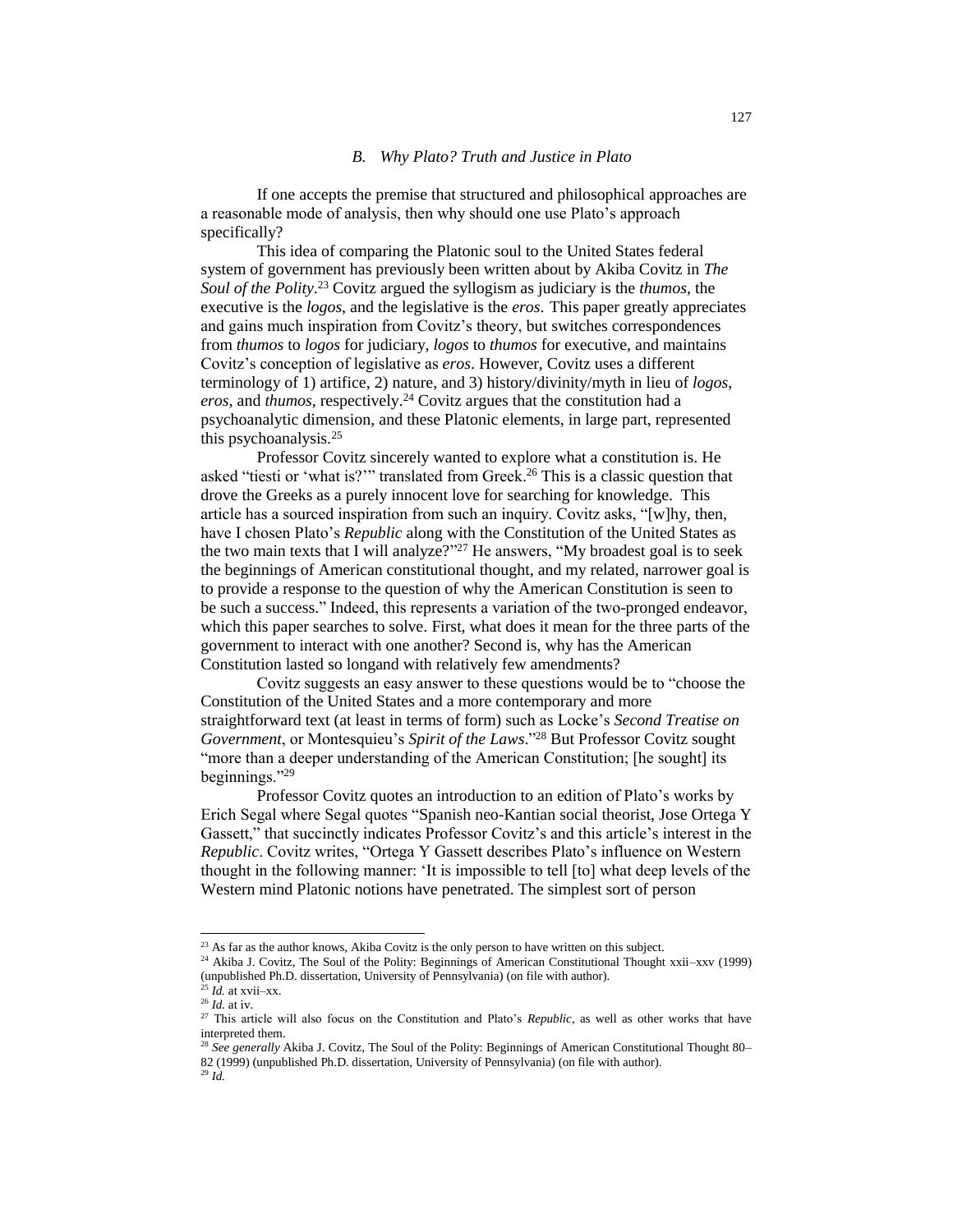regularly employs expressions and portrays views which are derived from Plato (Plato 1986, vii).'"<sup>30</sup>

Covitz lays out the great appeal to using Plato's work: "Put more simply, Plato has provided for the West a fertile image, founded on a complex theory of psychology and politics, of how the soul is seen as working and how it is intimately connected with politics and constitutions."<sup>31</sup> However, Covitz admits there is a darker — more tyrannical and dictatorial — side to Plato's works. Specifically, "according to [Karl] Popper, Plato's Republic is the handbook of tyranny and the guide to constructing a society closed to all change and freedom. Plato's use of lies, myths, and the powers of divinity as aspects of constitutional life, are indicative for Popper of Plato's falsity and duplicity (see Popper 1945)."<sup>32</sup> This is a relevant argument because despite the appeal of Plato's work for positive ideas, there has also been a more evil side to the works supporting fascism and Nazism.

However, if one is to understand the beginning of the US Constitution, one must be familiar with not only the circumstances that gave its birthbut also the great books that the authors of the Constitution read. Covitz supports this by writing "if one is to search out the theoretical beginnings of American constitutional thought, one must come to grips with the textual beginnings of the Western constitutional thought in which the American experience is itself framed."<sup>33</sup> This can be interpreted as the books and laws with which the framers were most familiar, "regardless of our views of Plato's tyrannical or democratic qualities. Important, underlying aspects of this broader realm of Western constitutional thought began in the dialogic pages and the constitutional theory of Plato's Republic."<sup>34</sup>

1. Truth and Plato's Forms

Indeed, it must be mentioned that Plato's soul has a special connection to truth and Plato's "Forms" in his philosophy, as explained by Kenji Yoshino.<sup>35</sup> Unlike "the poet [who] always misrepresents the truth," Yoshino claims, "[i]n the Republic, Plato describes the existence of immutable, abstract, and invisible Forms."<sup>36</sup> Yoshino states that "[t]hese Forms are the ideals to which Plato seeks to anchor the state and the human soul, which is the microcosm of the state. The highest Platonic aspiration for human beings is to bring us closer to these Forms. The difficulty is that our ordinary modes of perception—such as our senses cannot seize these ideas." However, Yoshino interestingly writes, "Only right reason, as exercised through dialectic, can do so in any systematic way."<sup>37</sup>

 $\overline{a}$ <sup>30</sup> *Id.*

<sup>31</sup> *Id.*

<sup>32</sup> *Id.* <sup>33</sup> *Id.*

<sup>34</sup> *Id.*

<sup>35</sup> Kenji Yoshino, *The City and the Poet*, 114 YALE L.J. 1835, 1842–43 (2005).

<sup>36</sup> *Id.*

<sup>&</sup>lt;sup>37</sup> *Id.* at 1843. Conversely, Plato's idea of the soul is similar but different from Aristotle's view, Aristotle's use of the vocabulary of *dunamis* is unusually complex and requires clarification. A typical example of the first meaning ("innate") is found at ARISTOTLE, ETHICA NICOMACHEA, *supra* note 13, at 1105b20–28, which contrasts *dunamis* with a developed capacity. But in other passages, *dunamis* is clearly used in the sense of a developed capacity. *Id*. at 1094b2, 1101b13, 1143a28. Finally, the term is sometimes used when the capacity is already active, and thus the conditions for its activation must be present. *See* ARISTOTLE, DE ANIMA 412a1–413a10 (W.D. Ross ed., 1956) (defining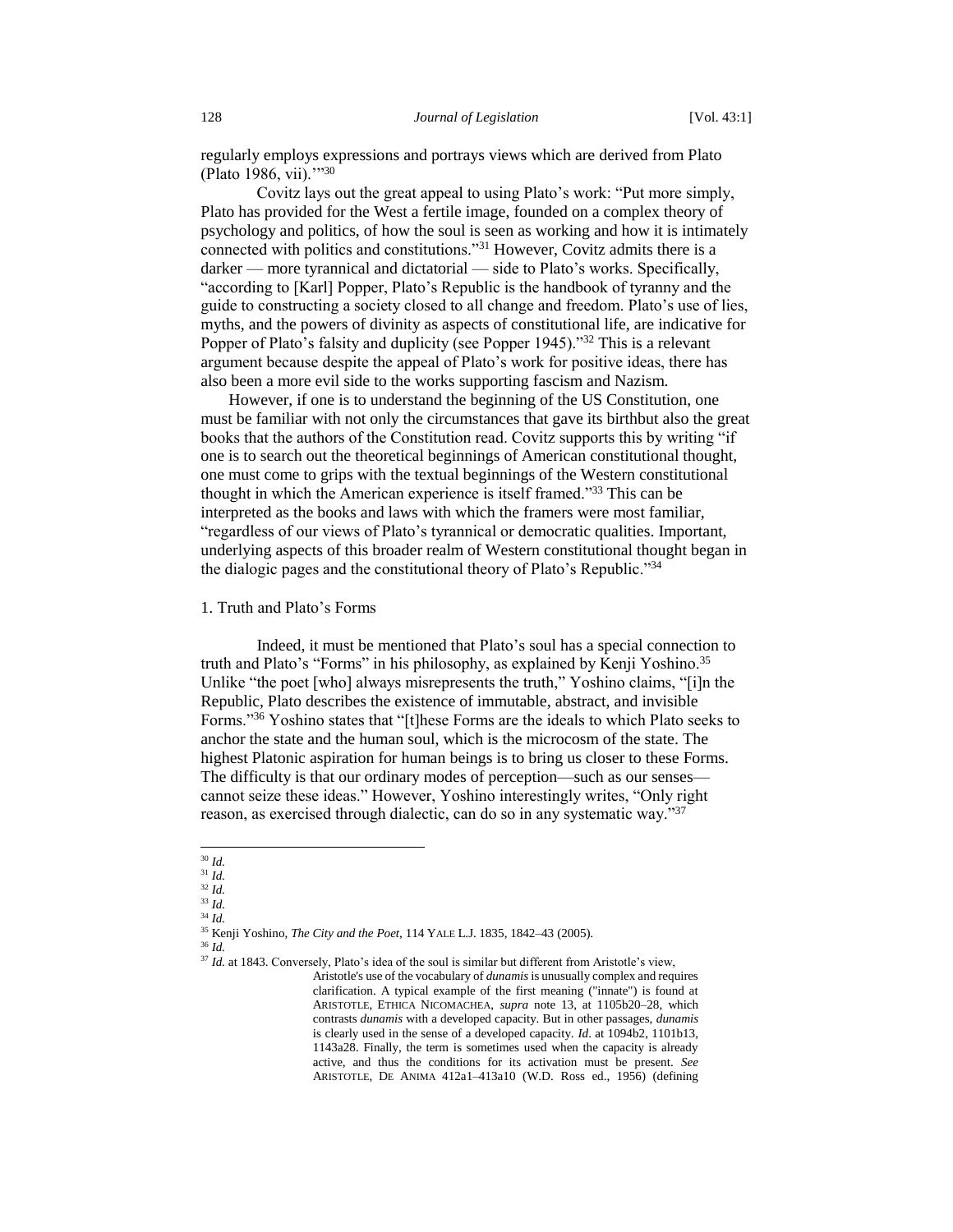Plato's — and Professor Yoshino's — intersection of truth, as represented by the forms and justice compels one to look further into why the two are related.

Professor Yoshino's formulation of "right reason,"<sup>38</sup> sounds akin to the concept of natural law. Natural law exists in religion and higher ethics, which may or may not exhibit themselves in statutes and case law. Natural can be defined as that which is not positive law, but it can also be defined as follows: "Natural law refers to the ethic of justice, fairness, or right. Although denominated 'law,' it is not positive law at all, but rather is a sense derived from God-given or rational sources."<sup>39</sup> Such a definition emphasizes the importance of religion as a base for natural law. However, it can also be based in rational reason or right reason as Professor Yoshino or St. Thomas Aquinas would argue.<sup>40</sup> This means natural law can come from secular sources, and an atheist could believe in natural law through right reason or rational sources.

An all-encompassing definition of natural law would not only contrast itself with positive law but would rather show how it, "relates to positive law by serving as a standard against which positive law can be judged. Natural law is frequently cited as the 'ought' and positive law as the 'is,' meaning that natural law is what should be done and positive law is what exists as the rule established by the sovereign."41

Alternatively, positive law is commonly referred to as law passed by legislatures or case law. For a succinct definition, "[e]very positive law, or every law simply and strictly so called, is set by a sovereign person, or a sovereign body of persons, to a member or members of the independent political society wherein that person or body is sovereign or supreme."<sup>42</sup>

l

Id. at 460 n. 170.

However, Professor Nonet, discusses the essence of positive law in relation to Nietzsche's philosophy:

What is positive law? We may begin with the familiar account that the word "positive" suggests immediately: positive law (Nietzsche calls it *Gesetz*) is law that exists by virtue of being posited (*gesetzt*), laid down and set firmly, by a will empowered so to will. Such

*psuche* as the active organization of a body that has life, potentially, or *dunamei*). Of course, as Aristotle immediately points out, one is alive only when the body is *actually* alive, thus meeting all the "external" conditions for the presence of *psuche*. *See id*.; *see also* Martha C. Nussbaum, *Commentary* on ARISTOTLE, DE MOTU ANIMALIUM 271, 363–64 (Martha Craven Nussbaum trans., 1978) (discussing ARISTOTLE, DE MOTU ANIMALIUM 702a30–31, 703b29–32).

Martha Nussabaum, *The Supreme Court: 2006 Term: Foreword: Constitutions And Capabilities: "Perception" Against Lofty Formalism*, 121 HARV. L. REV. 4, 34 n.87 (2007).

<sup>38</sup> Yoshino, *supra* note 37, at 1843*.*

<sup>&</sup>lt;sup>39</sup> Bruce D. Fisher, *The Ethical Consumer: A Rejecter of Positive Law Arbitrage*, 25 SETON HALL L. REV. 230, 245 (1994).

<sup>40</sup> Natural law can find its roots as far as the Ancient Greeks and Aquinas*.* Martin Rhonheimer, *Natural Law as a "Work of Reason": Understanding the Metaphysics of Participated Theonomy*, 55 AM. J. JURIS. 41, 47, 50. *See generally*, Philip A. Hamburger, *Natural Rights, Natural Law, and American Constitutions*., 102 YALE L.J. 907 (1993).

<sup>41</sup> Fisher, *supra* note 41, at 245–46.

<sup>42</sup> Linda Meyer, *"Nothing We Say Matters":* Teague *and New Rules,* 61 U. CHI. L. REV*.* 423, 460 n.170 (1994). The author goes on to explain how,

<sup>[</sup>Positive law] ... is set by a monarch, or sovereign number, to a person or persons in a state of subjection to its author. John Austin, *The Province of Jurisprudence Determined and The Uses of the Study of Jurisprudence* 132 (Noonday, 1954). See also Frederick Schauer, *Constitutional Positivism*, 25 CONN. L. REV. 797, 799 (1993) (Legal positivism takes the position that the law "is not derived necessarily from fundamental moral principles, but rather is simply posited' by human beings and human institutions."), and the bibliography of major theorists cited therein.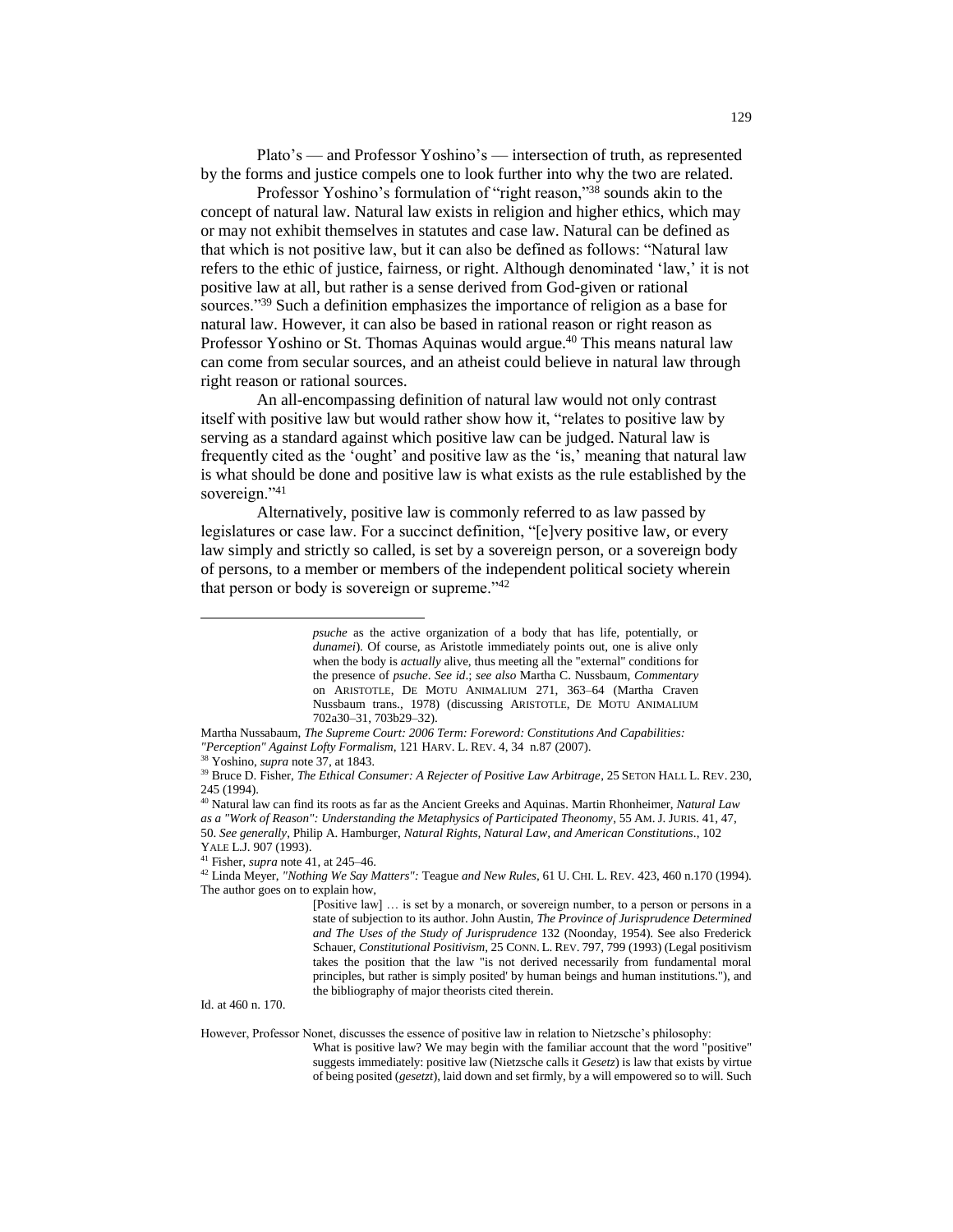## 2. Justice and Plato

In regards to the Platonic Soul, a person acts justly if the soul acts in concordance with each constituent part without overstepping its reach. A person acts unjustly if the soul acts in an unbalanced manner.<sup>43</sup> Likewise, an unbalanced soul may follow any means necessary in Machiavellian fashion to reach a desirable goal.<sup>44</sup> Choosing between what is viewed as natural law and positive law can depend on the balance of the soul.<sup>45</sup> Indeed, in Sophocles' play *Antigone*, the eponymous character suffered such a choice between following positive law or natural law when deciding to follow the edicts of King Creon not to bury her brother or her religious beliefs to bury her brother.<sup>46</sup> Perhaps this choice between natural law<sup>47</sup> and positive law<sup>48</sup>— also phrased as choosing between what is "right" and following the law—is one of the fundamental cruxes of jurisprudence.<sup>49</sup> An informed viewpoint on the Platonic conception of the soul can help analyze choices between positive and natural law, understand the structure of the Constitution, and explain why former choices had been made and why some decisions in the Supreme Court and Congress are made the way that they are.

## 3. Truth, Justice, and Plato

 $\overline{a}$ 

Thus, Plato intimately intertwines truth and justice. The Platonic forms eternal ideals—represent truth.<sup>50</sup> Concurrently, justice represents human activity carrying out and adhering to the truth of the forms. However, how can human

On the Platonic view, concepts are immutable and eternal; they exist independently of the world around us. Plato calls these concepts of independent and necessary truths "Forms." For Plato, the Forms, or concepts, are reality; things in the world have only diminished reality since they are imperfect replicas of the Forms. Thus, a chair in the world is but an imperfect reflection of the concept, the abstract idea, of "Chairhood." The material world is true and real only to the degree that it accurately reflects the Forms. We call a particular object a chair because we recognize it as an instantiation of the Form of Chairhood.

law "exists" in the sense that it has validity (*Geltung*). It has validity if the will (*Wille*) from which it issues has the power (*Macht*) to impose it, to demand and secure obedience to its command.

Philippe Nonet, *What Is Positive Law?*, 100 YALE L.J. 667, 667–68 (1990).

<sup>43</sup> PLATO, REPUBLIC, *supra* note 2, at 608c–621d.

<sup>44</sup>NICCOLO MACHIAVELLI, THE PRINCE (Harvey C. Mansfield, Jr., trans., Univ. of Chi. Press 1985)(n.d). <sup>45</sup>*Cf.* Christopher Bobonich, *Persuasion, Compulsion, and Freedom in Plato's* Laws, 41 CLASSICAL Q. 365 (1991).

<sup>46</sup> Albert Grande, *Education as a Natural Right*, 21 ST. JOHN'S J. LEGAL COMMENTARY 53, 54 (2006). Antigone, with clear conscience, deliberately violates King Creon's law that denies her brother a decent burial. Her brother had been a rebel and was thereby denied the honor of a proper burial. Antigone appeals to the higher unwritten laws of God, the eternal natural laws. While it is unknown when those laws originated, Antigone's act of defiance violates written laws in favor of natural law, which respects a sister's right to bury her brother, despite the king's prohibition.

<sup>49</sup> MARCUS TULLIUS CICERO, DE RE PUBLICA DE LEGIBUS, 1.18, at 316–17 (Clinton Walker Keyes, trans., Harv. Univ.Press 2014) (n.d) (ebook)("Law is the highest reason, implanted in Nature, which commands what ought to be done and forbids the opposite."). It is interesting to consider how positive law is rooted in nature. <sup>50</sup> Veronica Gentilli, *A Double Challenge for Critical Race Scholars: The Moral Context*, 65 S. Cal. L. Rev. 2361, 2368 (1992).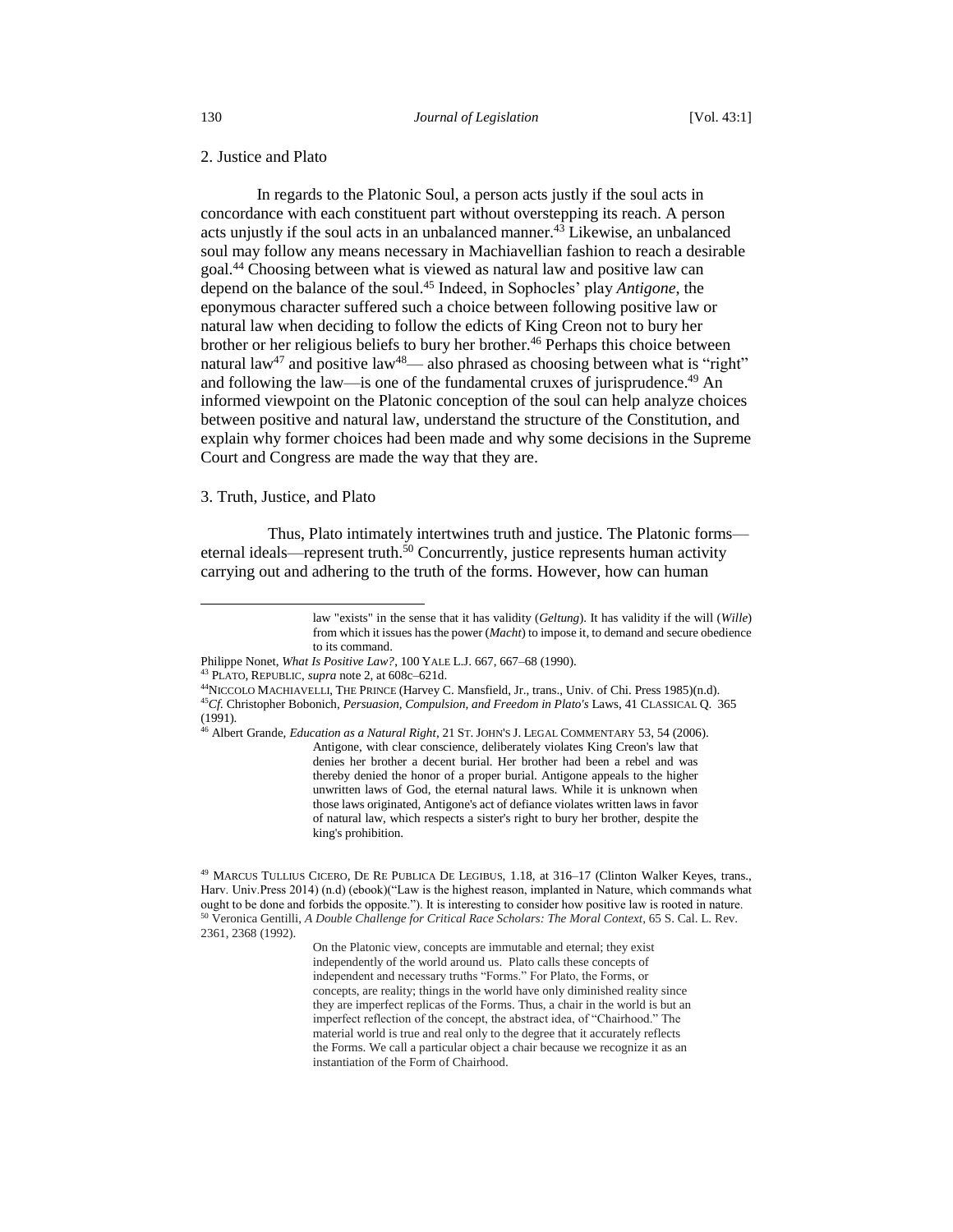activity carry truth to achieve justice? This requires the elements of the Platonic soul to exist in a balance. But what is the Platonic soul? What are its elements? How can they exist in harmony?

## II. THREE PARTS OF THE FEDERAL GOVERNMENT

#### *The Judiciary*

The role of judiciary in large extent is to follow syllogistic and logical application of the law as found in the idea of *stare decisis et non quietamovere*, <sup>51</sup> to provide a system of legitimacy and predictability.<sup>52</sup> As the Ninth Circuit Court of Appeals stated, "*[s]tare decisis* is the policy of the court to stand by precedent; the term is but an abbreviation of *stare decisis et non quietamovere* - 'to stand by and adhere to decisions and not disturb what is settled.""53

However, pure syllogistic thinking manifested in *stare decisis* does not always occur. Although Justice Rehnquist—writing for the majority in *Payne v.* 

The Court further noted "[t]he doctrine can be traced back to medieval England." *Id.* at 387 n. 38.

*See also* Thomas Healy, *Stare Decisis as a Constitutional Requirement*, 104 W. VA. L. REV. 43, 56–62 (2001) (hereinafter "Healy"). However, the article itself notes that very few cases were recorded during the Anglo Saxon period. However, there were many records of Anglo-Saxon and Norman history such as the ANGLO-SAXON CHRONICLE D: COTTON TIBERIUS B IV (1067), ENGLISH HISTORICAL DOCUMENTS 150 (David C. Douglass & George W. Greenaway eds., Oxford Univ. Press 2d ed.1981). Indeed, there are even visual representations, such as the *Bayeux Tapestry*. *See* THE BAYEUX TAPESTRY, A COMPREHENSIVE SURVEY (Sir Frank Stenton ed., Phaidon Press rev. ed. 1965).

But earlier Roman law was itself a compilation of cases in digests, which Roman lawyers would reference. Shael Herman, *Legacy and Legend: The Continuity of Roman and English Regulation of the Jews*, 66 TUL. L. REV. 1781, 1797 (1992). Even as early as the 1<sup>st</sup> Century B.C. "Cicero praised his friend, the jurist Servius Sulpicius Rufus for using dialectic and treating law as [a science]," indicating that — much like the modern method of using case law—Romans treated like cases alike. James Gordley, *The Method of the Roman Jurists*, 87 TUL. L. REV. 933, 947 n.73 (2013). *See generally* PETER STEIN, REGULAEIURIS: FROM JURISTIC RULES TO LEGAL MAXIMS (1966).

By 1256 Henry de Bracton wrote of the importance of using past precedent he experienced previously to decide current cases before him, as indicated by his saying, "'(i)f any new and unusual matters arise, which have not before been seen in the realm, if like matters arise let them be decided by like since the decision is a good one for proceeding a similibus ad similia.'" Healy, *supra*, at 56–57.

<sup>52</sup> Henry Paul Monaghan, *Stare Decisis and Constitutional Adjudication*, 88 COLUM. L. REV.723, 749–752 (1988).

<sup>53</sup> United States IRS v. Osborne (*In re* Osborne), 76 F.3d 306, 309 (9th Cir. 1996).

Moreover, that court unpacked the etymology of stare decisis writing,

[c]onsider the word "*decisis*." The word means, literally and legally, the decision. Nor is the doctrine *stare dictis*; it is not "to stand by or keep to what was said." Nor is the doctrine *stare rationibus decidendi*–"to keep to the *rationes decidendi* of past cases." Rather, under the doctrine of *stare decisis* a case is important only for what it decides-for the "what," not for the "why," and not for the "how." Insofar as precedent is concerned, *stare decisis* is important only for the decision, for the detailed legal consequence following a detailed set of facts.

*Id.* at 309.

<sup>51</sup> *See* Petersen v. Magna Corp*.*, 484 Mich. 300, 314 (Mich. 2009).

*Stare decisis* is short for *stare decisis et non quietamovere*, which means "stand by the thing decided and do not disturb the calm." *Stare decisis* attempts to balance two competing considerations: the need of the community for stability in legal rules and decisions and the need of courts to correct past errors. This doctrine has been part of the American legal landscape since the country's formation.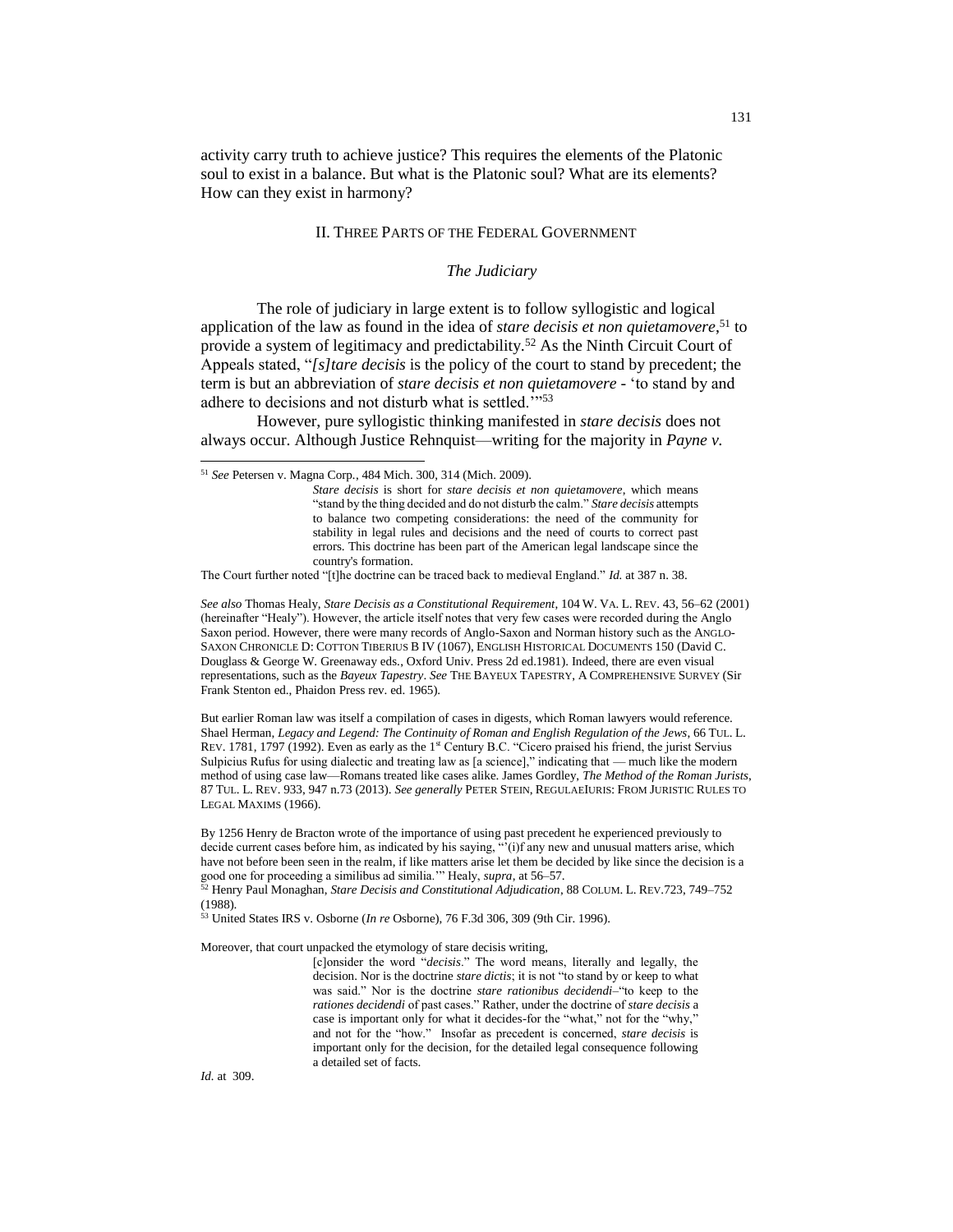*Tennessee*—admits, "*Stare decisis* is the preferred course because it promotes the evenhanded, predictable, and consistent development of legal principles, fosters reliance on judicial decisions, and contributes to the actual and perceived integrity of the judicial process."<sup>54</sup> Moreover, regarding policy, Rehnquist writes, "[a]dhering to precedent 'is usually the wise policy, because in most matters it is more important that the applicable rule of law be settled than it be settled right.'"<sup>55</sup> However, he claims "when governing decisions are unworkable or are badly reasoned, 'this Court has never felt constrained to follow precedent.""<sup>56</sup> In other words, "*Stare decisis* is not an inexorable command; rather, it 'is a principle of policy and not a mechanical formula of adherence to the latest decision.'"<sup>57</sup> Justice Rehnquist further indicates that the claim that *stare decisis* is a principle of policy is "particularly true in constitutional cases, because in such cases 'correction through legislative action is practically impossible.'"<sup>58</sup>

Rehnquist's opinion on *stare decisis* has been affirmed and restated in several Supreme Court opinions, recently in *Johnson v. United States*, where Justice Scalia's majority opinion stated that "[t]he doctrine of *stare decisis* allows us to revisit an earlier decision where experience with its application reveals that it is unworkable," showing how experience can inform application of *stare decisis*. 59

At first, this move away from purely logical toward using "experience" may seem like a contradiction of the purely logical aspect of the *logos* in the Platonic soul. Indeed, this is not akin to the *elegantia juris* using pure logic in law as envisioned by the Romans.<sup>60</sup> Rather, it is more similar to Oliver Wendell Holmes's legal realism as expressed in his book *The Common Law*, "[t]he life of the law has not been logic: it has been experience."<sup>61</sup> Indeed, Holmes criticized the purely scientifically logical methods proposed by Professor Christopher Columbus Langdell<sup>62</sup> that he "could be suspected of ever having troubled himself about Hegel,

Indeed, many legal scholars,

<sup>54</sup> Payne v. Tennessee, 501 U.S. 808, 827, 737–738 (1991).

<sup>55</sup> *Id.* at 738 (quoting Burnet v. Coronado Oil & Gas Co., 285 U.S. 393, 406 (1932)(Brandeis, J., dissenting)).

<sup>56</sup> *Id.* at 827, (quoting Smith v. Allwright, 321 U.S. 649, 665 (1944).

<sup>57</sup> *Id.* at 828 (quoting Helvering v. Hallock, 309 U.S. 106, 119 (1940).

<sup>58</sup> *Id.* at 831 (quoting Burnet v. Coronado Oil & Gas Co., 285 U.S. 393, 407 (1932) (Brandeis, J., dissenting)). <sup>59</sup> Johnson v. United States, 135 S. Ct. 2551, 2562 (2015).

<sup>60</sup> Thomas C. Grey, *Holmes and Legal Pragmatism*, 41 STAN. L. REV. 787, 861 (1989).

<sup>61</sup> OLIVER WENDELL HOLMES, JR., THE COMMON LAW 1 (Mark DeWolfe Howe ed., Harv. Univ. Press 1963) (1881).

<sup>62</sup> Andrew P. Morriss, *Codification and the Right Answers*, 74 CHI.-KENT L. REV. 355 (1999).

*C.f. id.* n.161 "The Civil Code of the State of New York (pt. 1), 2 ALB. L.J. 385, 385 (1870). This was the idea behind the case method introduced by Christopher Columbus Langdell at Harvard Law School in 1870, where Carter had trained. See Wiecek, *supra* note 10, at 92–93."

have long viewed Christopher Columbus Langdell, the Dean of Harvard Law School from 1870 to 1895, as the prototypical American jurist of the late nineteenth century. He portrayed the common law as a conceptually-ordered scientific system in which rigorous logical reasoning trumped concerns about the just resolution of particular cases. In Langdell's Orthodoxy, probably the most influential modern article on Langdell, Thomas Grey dubbed this system of legal thought "classical orthodoxy." Others have labeled it "mechanical jurisprudence," "classical legal thought," "liberal legal science," or "Langdellian formalism." Whatever term they have preferred, scholars have long agreed that Gilded Age legal thinkers viewed the common law as a rigidly logical, amoral system.

Lewis A. Grossman, *Langdell Upside-Down: James Coolidge Carter and the Anticlassical Jurisprudence of Anticodification*, 19 YALE J.L. & HUMAN. 149, 150 (2007).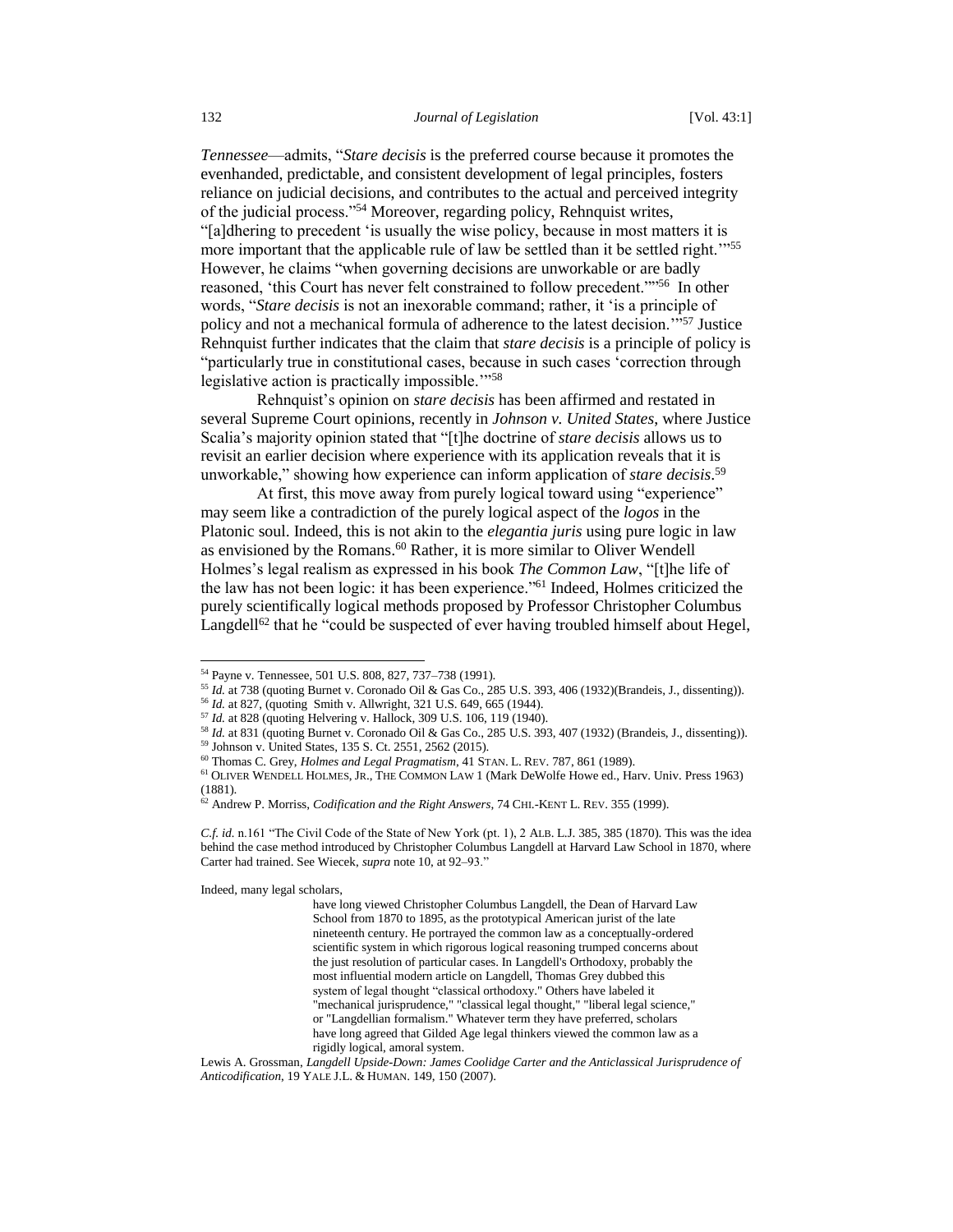we might call him a Hegelian in disguise, so entirely is he interested in the formal connection of things, or logic, as distinguished from the feelings which make the content of logic, and which have actually shaped the substance of the law."<sup>63</sup>

Indeed this mode of realism could come into action in judicial decisions specifically with "sociological jurisprudence"—proposed by Roscoe Pound whereby courts could consider social factors in decision making.<sup>64</sup> Furthermore, Holmes wrote that even decisions that appear to be based on firm logical deductions are actually decisions of policy, stating that "[p]erhaps one of the reasons why judges do not like to discuss questions of policy, or to put a decision in terms upon their views as law-makers, is that the moment you leave the path of merely logical deduction you lose the illusion of certainty which makes legal reasoning seem like mathematics."<sup>65</sup> He declared, however, that choosing the premises, being the choice of policy then using logical deductions from there, for "certainty is only an illusion, nevertheless."<sup>66</sup>

## *Executive*

A prime example of the outline of the definition of the Executive branch's power is seen in *Youngstown Sheet & Tube Co. v. Sawyer*. <sup>67</sup> The case rose as a result of the steel strikes during the Truman Administration during the Korean War when President Truman sought to take executive control over the steel producers under the inherent powers doctrine.<sup>68</sup>

Writing for the majority opinion, Justice Black stated the Presidential and Executive power "must stem either from an act of Congress or from the Constitution itself."<sup>69</sup>

The Court's majority opinion stated that the Court could not "with faithfulness to our constitutional system hold that the Commander in Chief of the Armed Forces has the ultimate power as such to take possession of private property in order to keep labor disputes from stopping production. This is a job for the Nation's lawmakers, not for its military authorities."<sup>70</sup>

Furthermore, the Court declared that "[i]n the framework of our Constitution, the President's power to see that the laws are faithfully executed refutes the idea

Holmes continued a sentence later,

<sup>63</sup> Oliver W. Holmes, Jr., *Book Notices*, 14 AM. L. REV. 233, 234 (1880) (reviewing CHRISTOPHER COLUMBUS LANGDELL, A SELECTION OF CASES ON THE LAW OF CONTRACTS, WITH A SUMMARY OF THE TOPICS COVERED BY THE CASES (1880)).

<sup>[</sup>t]he form of continuity has been kept up by reasonings [*sic*] purporting to reduce every thing to a logical sequence; but that form is nothing but the evening dress which the newcomer puts on to make itself presentable according to conventional requirements. The important phenomenon is the man underneath it, not the coat; the justice and reasonableness of a decision, not its consistency with previously held views… As a branch of anthropology, law is an object of science; the theory of legislation is a scientific study; but the effort to reduce the concrete details of an existing system to the merely logical consequences of simple postulates is always in danger of becoming unscientific, and of leading to a misapprehension of the nature of the problem and the data.

*Id.*

<sup>64</sup> Roscoe Pound, *Mechanical Jurisprudence*, 8 COLUM. L. REV. 605, 606 (1908).

<sup>65</sup> Oliver W. Holmes, Jr., *Privilege, Malice, and Intent*, 8 HARV. L. REV. 1, 7 (1894).

<sup>66</sup> *Id.*

 $67$  Youngstown Sheet & Tube Co. v. Sawyer, 343 U.S. 579 (1952).

<sup>68</sup> *Id.* at 582–585.

<sup>69</sup> *Id*. at 585.

<sup>70</sup> *Id.* at 587.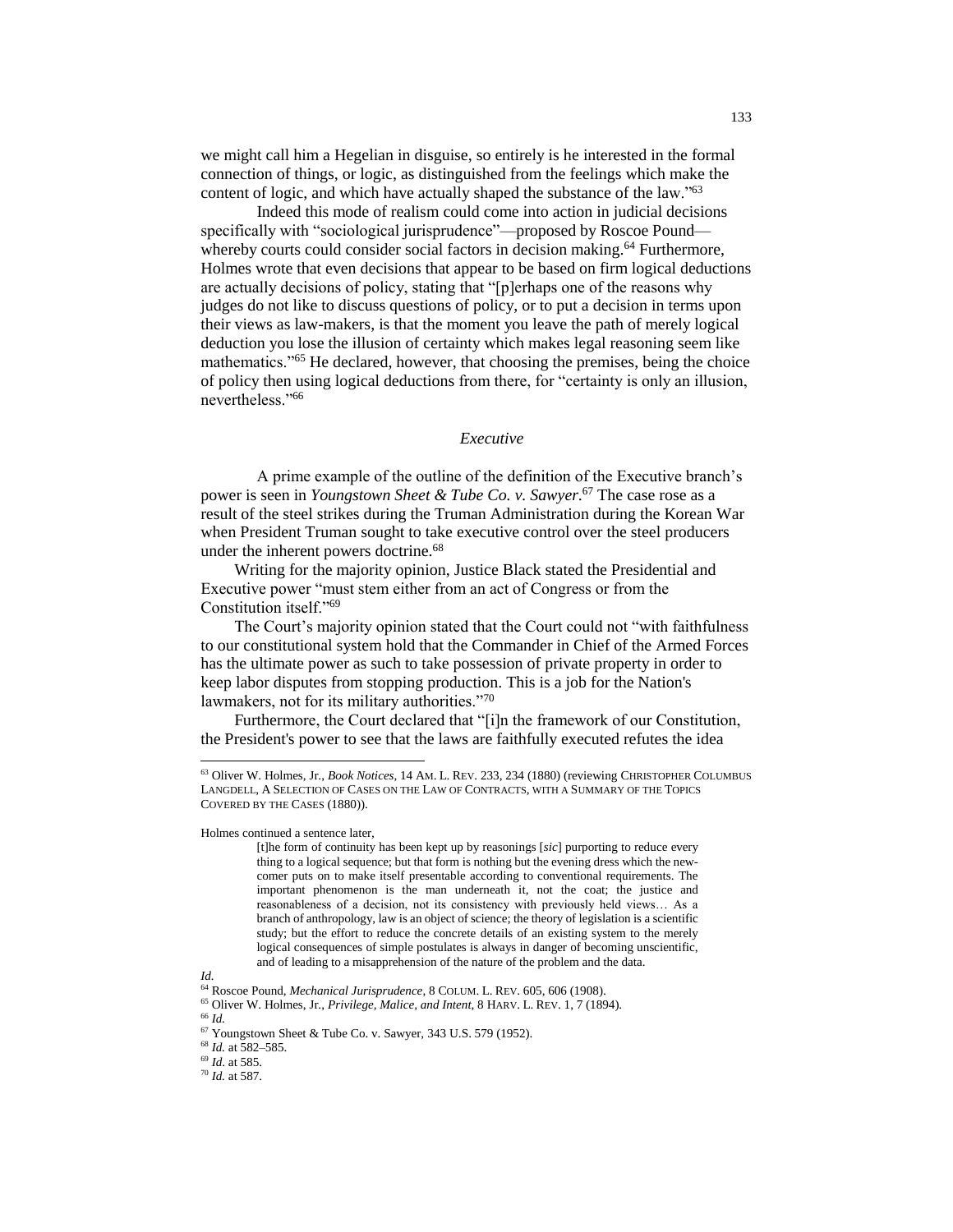that he is to be a lawmaker."<sup>71</sup> This means that the Constitution limits the Executive's rulemaking force. Instead, the Court continues interpreting the Constitution so as to give power to the legislature to make rules: "'All legislative Powers herein granted shall be vested in a Congress of the United States . . . .' After granting many powers to the Congress, Article I goes on to provide that Congress may 'make all Laws which shall be necessary and proper for carrying into Execution the foregoing Powers, and all other Powers vested by this Constitution in the Government of the United States, or in any Department or Officer thereof.'"<sup>72</sup>

Finally—perhaps in an originalist interpretation fashion—the Court declared that "[t]he Founders of this Nation entrusted the lawmaking power to the Congress alone in both good and bad times. It would do no good to recall the historical events, the fears of power and the hopes for freedom that lay behind their choice. Such a review would but confirm our holding that this seizure order cannot stand."<sup>73</sup> As a result of the case, in the concurring opinion Justice Frankfurter wrote "[l]oose and irresponsible use of adjectives colors all nonlegal and much legal discussion of presidential powers. "Inherent" powers, "implied" powers, "incidental" powers, "plenary" powers, "war" powers and "emergency" powers are used, often interchangeably and without fixed or ascertainable meanings."<sup>74</sup>

Discussing the Separation of Powers in his concurring opinion, Justice Frankfurter, quoting Justice Brandeis, stated,

[t]he doctrine of the separation of powers was adopted by the Convention of 1787, not to promote efficiency but to preclude the exercise of arbitrary power. The purpose was, not to avoid friction, but, by means of the inevitable friction incident to the distribution of the governmental powers among three departments, to save the people from autocracy.<sup>75</sup>

In relation to the *thumos*, *Youngstown Sheet & Tube Co.* represents how the Executive branch is limited in its functions of making laws but it carries out these laws. The Executive may resolve conflicts through agencies, specifically through the *Chevron* deference doctrine, whereby the Supreme Court decided that "considerable weight should be accorded to an executive department's construction of a statutory scheme it is entrusted to administer, and the principle of deference to administrative interpretations."<sup>76</sup>

Justice Stevens wrote: "[i]n the Clean Air Act Amendments of 1977,<sup>77</sup> Congress enacted certain requirements applicable to States that had not achieved the national air quality standards established by the Environmental Protection Agency (EPA) pursuant to earlier legislation."<sup>78</sup> He continued stating that, "[t]he amended Clean Air Act required these 'nonattainment' States to establish a permit program regulating 'new or modified major stationary sources' of air pollution."<sup>79</sup>

<sup>71</sup> *Id.* at 587.

<sup>72</sup> *Id.* at 588 (quoting U.S. CONST. art. I , § 1).

<sup>73</sup> *Id.* at 589.

<sup>74</sup> *Id.* at 646–47 (Frankfurter, J., concurring).

<sup>75</sup> *Id.* at 629 (quoting Myers v. United States, 272 U.S. 52, 240, 293 (1926)).

<sup>76</sup> Chevron, U.S.A., Inc. v. Nat. Res. Def. Council, Inc., 467 U.S. 837, 844 (1984).

<sup>77</sup> Pub. L. 95-95, 91 Stat. 685.

<sup>78</sup> *Id.* at 839–40.

<sup>79</sup> *Id.* at 840.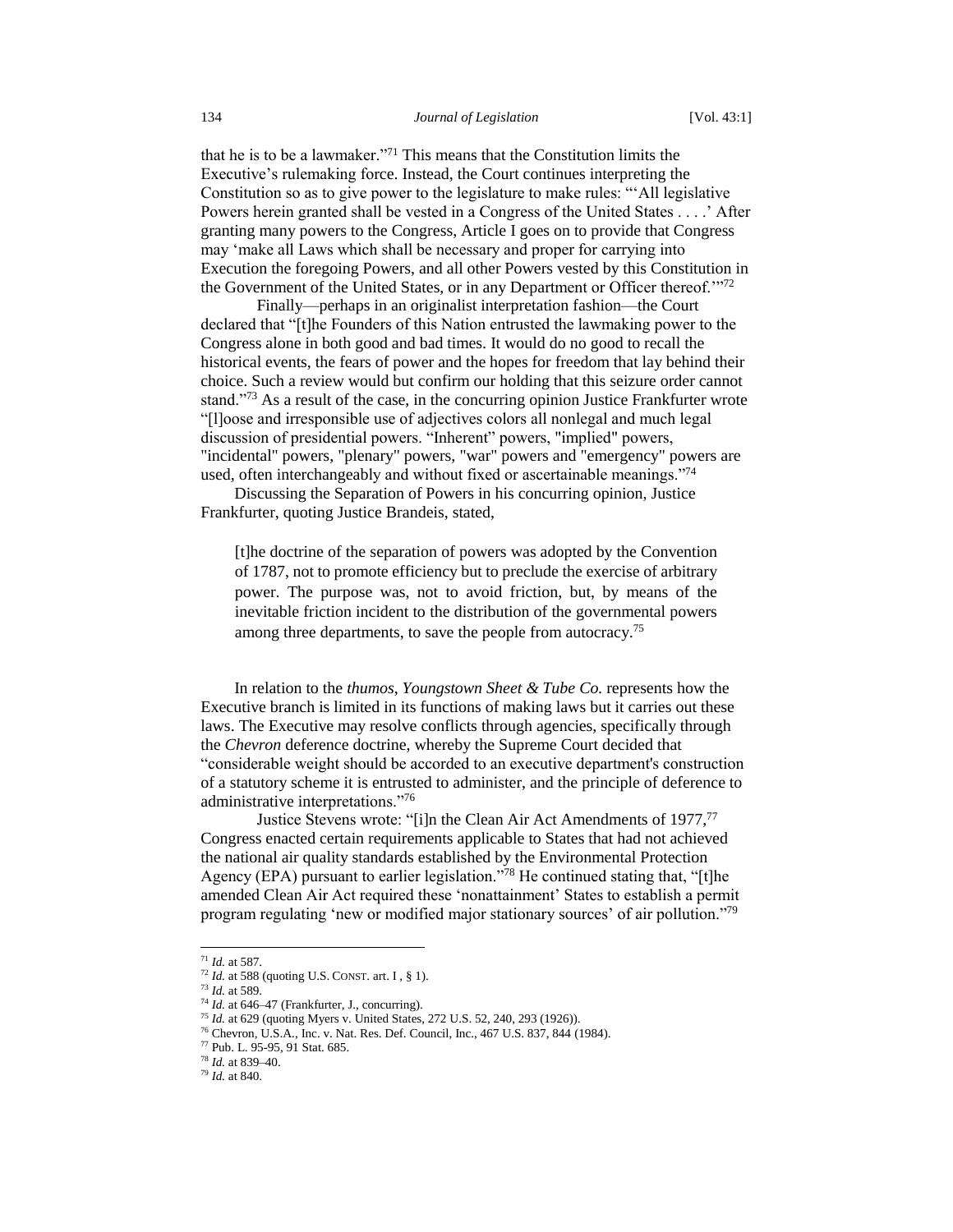Furthermore, the EPA required that plants comply with a certain level of conditions.<sup>80</sup> The issue of the case was "whether EPA's decision to allow States to treat all of the pollution-emitting devices within the same industrial grouping as though they were encased within a single "bubble" is based on a reasonable construction of the statutory term "stationary source.'"<sup>81</sup>

The Court reasoned that when reviewing an agency's construction of a statute, it must ask two questions. $82$  The first question is "whether Congress has directly spoken to the precise question at issue. If the intent of Congress is clear, that is the end of the matter; for the court, as well as the agency, must give effect to the unambiguously expressed intent of Congress."<sup>83</sup> The second question arises if "Congress has not directly addressed the precise question at issue…the question for the court is whether the agency's answer is based on a permissible construction of the statute," meaning the court defers to an agency's interpretation.<sup>84</sup> Concurrently, if the agency does not have an interpretation, the court would interpret the statute.<sup>85</sup>

The Court reasoned and "justified this new general rule of deference by positing that Congress has implicitly delegated interpretive authority to all agencies charged with enforcing federal law."<sup>86</sup> Indeed, the "the decision [made] administrative actors the primary interpreters of federal statutes and relegate courts to the largely inert role of enforcing unambiguous statutory terms."<sup>87</sup>

## *The Legislative*

Given the example of the Eighteenth Amendment, Congress passed a law representing a *will* of portions of the country to prohibit alcohol. But as the Twentyfirst Amendment shows, the Eighteenth Amendment did not accurately represent what people desired. In a sense, the Eighteenth Amendment represented the soul of the polity losing control. This was initially an unjust result, although deemed just at the time, and so Congress repealed it, deciding that the Twenty-first Amendment was just, and the Eighteenth, consequently, was deemed unjust.

The need for rules of statutory interpretation indicates the necessity of interpreting complex laws.<sup>88</sup> This could result from many factors, such a quick drafting or political maneuvering to gain votes.<sup>89</sup> Professor Gluck has pointed out that much of the public outcry against the courts and the legislature exists because we do not have a clear idea of what they should be doing:

These moves have been grounded in a spectacular lack of theory about the role that courts should play in the legislative process itself—which is, after all, the fundamental constitutional question of the Court-Congress relationship in statutory cases. Should courts try to understand how

 $\overline{a}$ <sup>80</sup> *Id.*

<sup>81</sup> *Id.*

<sup>82</sup> *Id.* at 843.

<sup>83</sup> *Id.* at 842–43. <sup>84</sup> *Id.* at 843.

<sup>85</sup> *Id.*

<sup>86</sup> Thomas W. Merrill, *Judicial Deference to Executive Precedent*, 101 YALE L.J. 969, 969 (1992).

<sup>87</sup> *Id.* at 969–70.

<sup>88</sup> Abbe R. Gluck, Comment, *Imperfect Statutes, Imperfect Courts: Understanding Congress's Plan in the Era of Unorthodox Law Making*, 129 HARV. L. REV. 62, 63 (2015).

<sup>89</sup> Cristina Marcos & Sarah Ferris, *House Votes to Repeal ObamaCare*, THE HILL (Dec. 8, 2015),

http://thehill.com/policy/healthcare/231638-house-votes-to-repeal-obamacare [http://perma.cc/C7FH-LV65].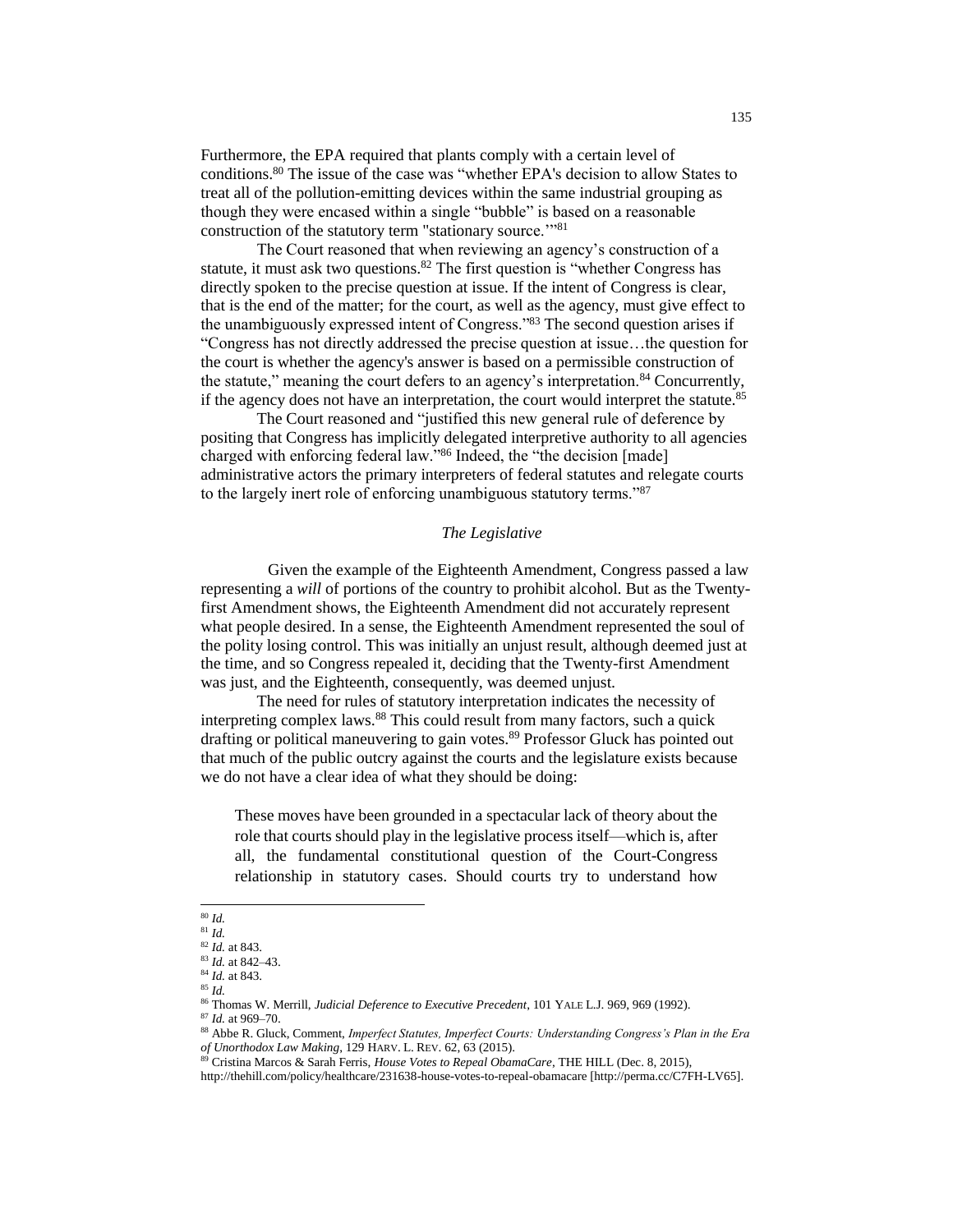Congress works, or is Congress too complex to understand? Should courts be "tough" on Congress, perhaps to incentivize Congress to draft better the next time, or should courts cut Congress some slack, and even correct enacted imperfections? Perhaps courts are best conceived as guardians of the U.S. Code, obligated to shape increasingly imperfect statutes into a more coherent product for the public, no matter how disconnected that result may be from Congress's own intentions. The Court has long resisted definitively answering these basic questions, even as the most difficult statutory cases turn on them.<sup>90</sup>

Indeed, the problem with the legislature or courts not conforming to its theoretical role within the three branches of government has occurred in other branches as well, including the judiciary with the Supreme Court. Even "[t]he Warren Court understood the problems and the promises of politics from its own experience. The Court numbered among its members former senators, representatives, and state legislators, a former governor and a former mayor, and former cabinet members."<sup>91</sup>

Moreover, there does not seem to be a uniform system of interpreting statutes, despite its importance in courts upholding the rules.<sup>92</sup> Consequently, some argue for adopting a uniform system of statutory interpretation.<sup>93</sup> Indeed, there could be problems with using different types of statutory analysis within courts because one method may work in one case but not another, yet the subsequent courts would be urged to use precedent from the former case.<sup>94</sup> Alternatively, others argue against a uniform system of statutory interpretation because such a system could lead to a rigid system of *stare decisis* for interpreting statutes.<sup>95</sup> However, despite several states having adopted "methodological" and "formalistic" *stare decisis*, <sup>96</sup> it is unclear whether the method produces equitable results.<sup>97</sup>

l

<sup>90</sup> Gluck, *supra* note 88, at 63.

<sup>91</sup> Pamela S. Karlan, *Foreword: Democracy and Disdain*, 126 HARV. L. REV. 1, 5 (2012).

<sup>92</sup> Carlos E. Gonzalez, *Reinterpreting Statutory Interpretation*, 74 N.C.L. REV. 585, 588 (1996).

<sup>93</sup> *E.g.*, Abbe R. Gluck, *The States as Laboratories of Statutory Interpretation: Methodological Consensus and the New Modified Textualism*, 119 YALE L.J. 1750, 1754 (2010) ("Methodological stare decisis—the practice of giving precedential effect to judicial statements about methodology—is generally absent from the jurisprudence of mainstream federal statutory interpretation, but appears to be a common feature of some states' statutory case law.").

<sup>94</sup> Brian G. Slocum, *Overlooked Temporal Issues in Statutory Interpretation*, 81 TEMP. L. REV. 635, 637–38 (2008) (illustrating some of the problems of using different types of statutory analysis with courts, because one method may work in one case, but not in another).

<sup>95</sup> Glen Staszewski, *The Dumbing Down of Statutory Interpretation*, 95 B.U.L. REV. 209, 217–19 (2105) (arguing against a uniform system of statutory interpretation).

<sup>96</sup> Gluck, *supra* note 91, at 1754 n.8 (expanding on the terms explaining that

<sup>&</sup>quot;[b]y 'formalistic,' I mean clearly defined, ex ante interpretive rules arranged to be applied in a consistent order. But the characteristics of the particular rules chosen (for instance, whether and when legislative history may be consulted) need not themselves be rigid. *Cf.* Cass R. Sunstein, *Must Formalism Be Defended Empirically?*, 66 U. Chi. L. Rev. 636, 638 (1999) ("Formalist strategies…entail three commitments: to promoting compliance with all applicable legal formalities (whether or not they make sense in the individual case), to ensuring rule-bound law… and to constraining the discretion of judges… ")."

<sup>97</sup> Sydney Foster, *Should Courts Give Stare Decisis Effect to Statutory Interpretation Methodology?*, 96 GEO. L.J. 1863 (2008).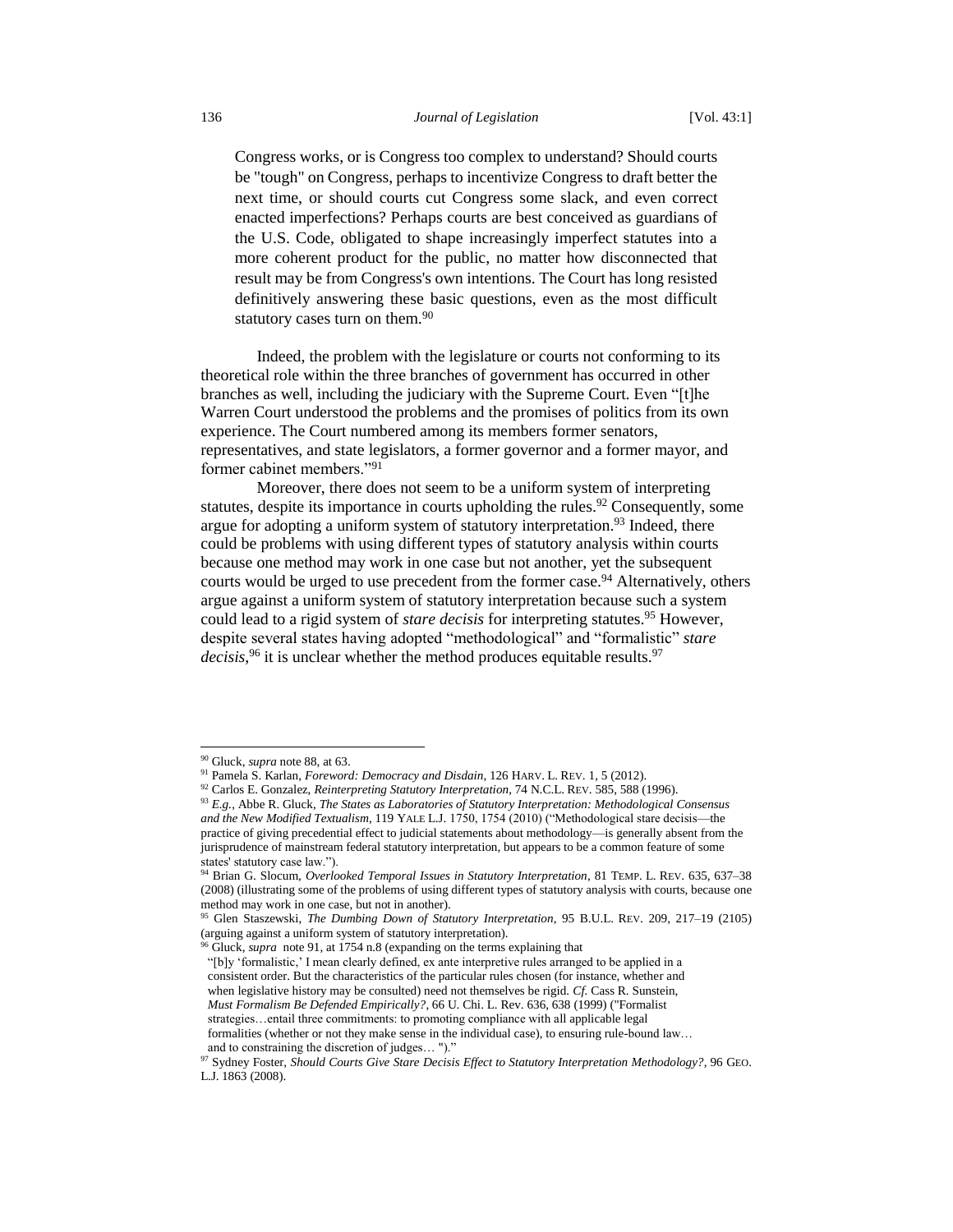Although the legislatures have utmost formality, such Robert's *Rules of Order*<sup>98</sup> or Thomas Jefferson's *Manual of Parliamentary Practice*, <sup>99</sup> statutes that from Congress are often unclear.

# III. PLATO'S SOUL

#### *A. Welcome to Plato's Soul*

Before an understanding of how the Platonic soul functions within the United States federal government, a brief outline of Plato's conception of the soul is required. Plato wrote that the soul (ψυχή) consists of three parts: the λογιστικόν (logical), the θυμοειδές (thymotic/spirit), and the ἐπιθυμητικόν (appetitive/ erotic).<sup>100</sup> Concurrently, a person has all three parts within herself or himself and acts justly if all the parts of the soul act as it is supposed to act.<sup>101</sup> If each part of the soul and each part of the city conduct their activities according to their "nature" or part of the soul, then all three parts of both city and individual will produce justice.<sup>102</sup>

# *B. Logos*

*Logos* (λογιστικόν) <sup>103</sup> in the Platonic sense represents the part of the soul that loves knowledge and the search for knowledge.<sup>104</sup> The word in itself has a unique concept behind it: "λογιστικόν is one of Plato's many synonyms for the intellectual principle. *Cf*. 441 C, 571 C, 587 D, 605 B. It emphasizes the moral calculation of consequences, as opposed to blind passion."<sup>105</sup> This idea can be compared to the section in the *Phaedrus* where "Socrates compares the soul to a charioteer who controls two horses—one white and docile and the other black and intemperate. These three figures echo the division of the soul into reason, emotion, and appetite in Book IV of the Republic."<sup>106</sup> The charioteer is *logos* keeping control of the two horses.

<sup>98</sup> HENRY ROBERT, ROBERT'S RULES OF ORDER NEWLY REVISED (Sarah Corbin Robert ed., 9th ed.1990). *See also* Saul Levmore, *Parliamentary Law, Majority Decisionmaking, And The Voting Paradox*, 75 VA. L. REV. 971 (1989).

<sup>99</sup> THOMAS JEFFERSON, JEFFERSON'S MANUAL OF PARLIAMENTARY PRACTICE (1801), reprinted in Rules of the House of Representatives, H.R. Doc. No. 279, 99th Cong., 2d Sess. (1987).

<sup>100</sup> PLATO, REPUBLIC, *supra* note 2, at 443c–e.

<sup>101</sup> PLATO, REPUBLIC, *supra* note 2, at 441d12–e2.

<sup>102</sup> PLATO, REPUBLIC, *supra* note 2*,* at 433a (Socrates stated,"[a]nd what we did lay down, and often said, you recall, was that each one man must perform one social service in the state for which his nature is best adapted." Likewise, if this does not happen, then there would be injustice (άδικία).).

<sup>103</sup> Henry George Liddell & Robert Scott, AN INTERMEDIATE GREEK-ENGLISH LEXICON, *available at*  http://www.perseus.tufts.edu/hopper/text?doc=Perseus%3Atext%3A1999.04.0058%3Aentry%3Dlogistiko%2 Fs (Etymologically speaking, The Liddell & Scott's A Greek-English Lexicon defines the word as," λογιστικός from λογιστής 1 I. skilled or practised in calculating, Xen., Plat.:— ἡ λογιστική (sc. τέχνη), arithmetic, Plat. II.endued with reason, rational, Arist.:— τὸ λ. the reasoning faculty, Plat. 2.using one's reason, reasonable, Xen.").

<sup>104</sup> PLATO, REPUBLIC, *supra* note 2, at 435e.

<sup>105</sup> PLATO, REPUBLIC, *supra* note 2, at 439d, n.8 ("*Cf. Crito* 46 B (one of the passages which the Christian apologists used to prove that Socrates knew the λόγος), *Theaetetus* 186 C ἀναλογίσματα πρόςτεοὐσίαν καὶ ὠφέλειαν, and *Laws* 644 D. Aristotle *Eth*. 1139 a 12 somewhat differently.").

<sup>106</sup> *See generally*, Yoshino, *supra* note 37.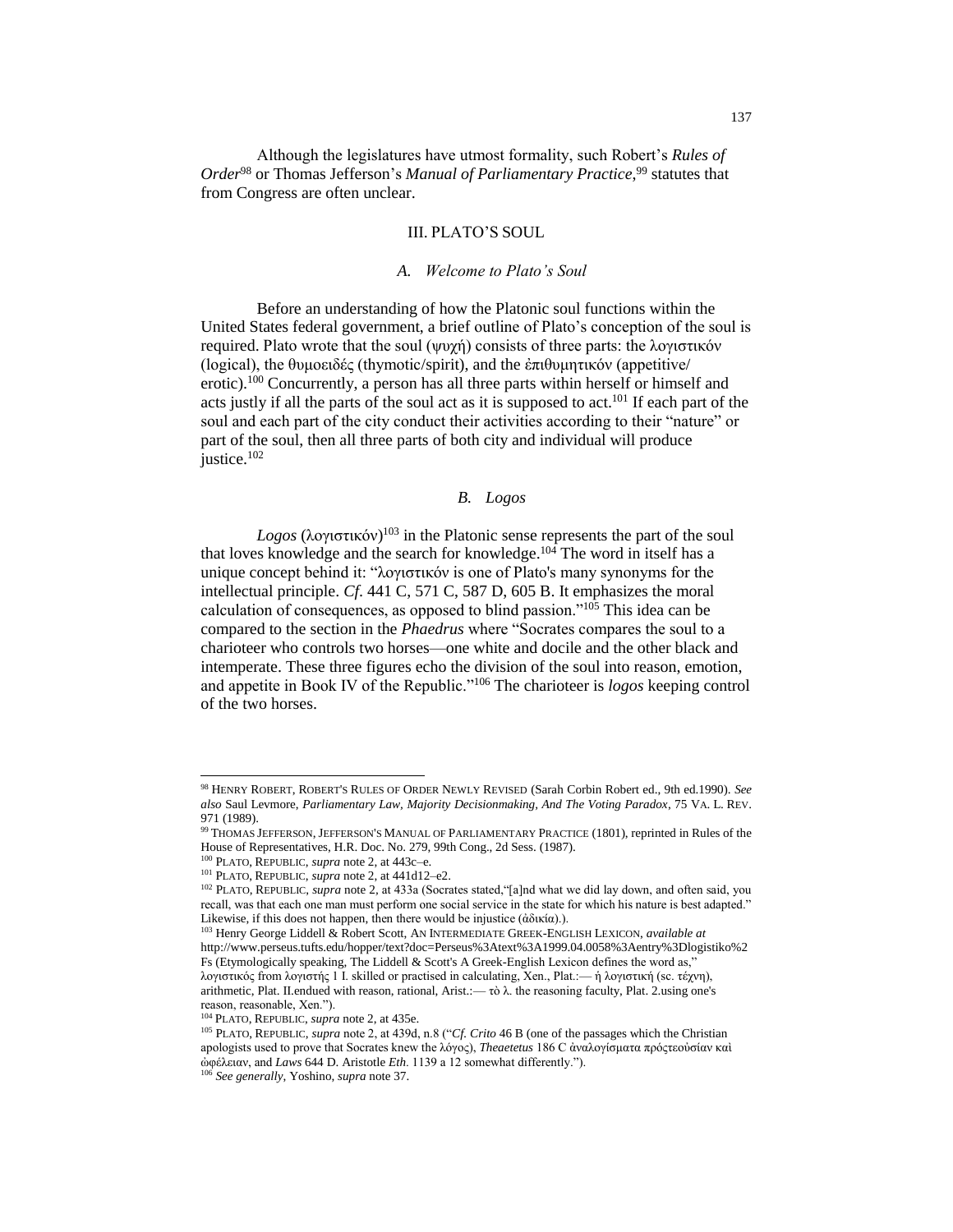## *C. Eros*

*Eros* (ἐπιθυμητικός) <sup>107</sup> in the Platonic sense represents what Socrates says is "that with which it loves, hungers, thirsts, and feels the flutter and titillation of other desires, the irrational and appetitive — companion of various repletions [sic] and pleasures."<sup>108</sup>

# *D. Thumos*

*Thumos* (θυμοειδές)<sup>109</sup> in the Platonic sense represents the "spirit"<sup>110</sup> of unifying with the logos but resisting the erotic part of the soul.<sup>111</sup> James Adam wrote in regards to this part of the Platonic soul that

[t]here is also a third element or part of soul, that which we call the element of Spirit. It is distinct from the Appetitive element, with which, indeed, it frequently contends. Its function is to support the Rational part of the soul. In a man of noble character the spirited element is quiescent or the reverse in accordance with the commands of Reason. It must not however be identified with Reason; for it is present in children and the lower animals, whereas Reason is not. Homer also recognises that the two elements are

<sup>107</sup> Henry George Liddell & Robert Scott, AN INTERMEDIATE GREEK-ENGLISH LEXICON, *available at*  http://www.perseus.tufts.edu/hopper/text?doc=Perseus%3Atext%3A1999.04.0058%3Aentry%3De)piqumhtik  $o\frac{6}{2}$ Fs (Etymologically speaking, the Liddell & Scott's A Greek-English Lexicon defines the word as, "ἐπιθυμητικός from ἐπιθυμέω [select] desiring, coveting, lusting after a thing, c. gen., Plat., etc.:—adv., ἐπιθυμητικῶςἔχειντινός ῀ ἐπιθυμεῖν.").*See also*Randall Baldwin Clark, *Platonic Love in a Colorado Courtroom: Martha Nussbaum, John Finnis, and Plato's Laws in Evans v. Romer*, 12 YALE J. L. & HUMANITIES 1, 5–6 (2000).

<sup>108</sup> PLATO, REPUBLIC, *supra* note 2, at 439d.

<sup>109</sup>Henry George Liddell & Robert Scott, AN INTERMEDIATE GREEK-ENGLISH LEXICON, *available at*  http://www.perseus.tufts.edu/hopper/text?doc=Perseus%3Atext%3A1999.04.0058%3Aentry%3Dqumoeidh% 2Fs (defining the word as, "θυμοειδής 1 εἶδος 1. high-spirited, courageous, Lat. animosus, Plat., Xen. 2. hottempered, restive, id=Xex").

<sup>&</sup>lt;sup>110</sup> This spirit has been described in a:

distinctively Platonic sense of θυμόςas the power of noble wrath, which, unless perverted by a bad education, is naturally the ally of the reason, though as mere angry passion it might seem to belong to the irrational part of the soul, and so, as Glaucon suggests, be akin to appetite, with which it is associated in the mortal soul of the Timaeus 69 D. In Laws 731 B–C Plato tells us again that the soul cannot combat injustice without the capacity for righteous indignation. The Stoics affected to deprecate anger always, and the difference remained a theme of controversy between them and the Platonists. Cf. Schmidt, Ethik der Griechen, ii. pp. 321 ff., Seneca, De ira, i. 9, and passim. Moralists are still divided on the point. Cf. Bagehot, Lord Brougham: "Another faculty of Brougham . . . is the faculty of easy anger. The supine placidity of civilization is not favorable to animosity [Bacon's word for θυμός]." Leslie Stephen, Science of Ethics, pp. 60 ff. and p. 62, seems to contradict Plato: "The supposed conflict between reason and passion is, as I hold, meaningless if it is taken to imply that the reason is a faculty separate from the emotions," etc. But this is only his metaphysics. On the practical ethical issue he is with Plato.

PLATO, PLATO IN TWELVE VOLUMES, VOL. 5 & 6 439(E) N.1 (Paul Shorey trans., Harvard Univ. Press 1969).

<sup>111</sup> JAMES ADAM, THE REPUBLIC OF PLATO 439(e)–441(c) (1902), *available at* http://www.perseus.tufts.edu/hopper/text?doc=Perseus%3Atext%3A1999.04.0094%3Abook%3D4%3Asectio n%3D439e.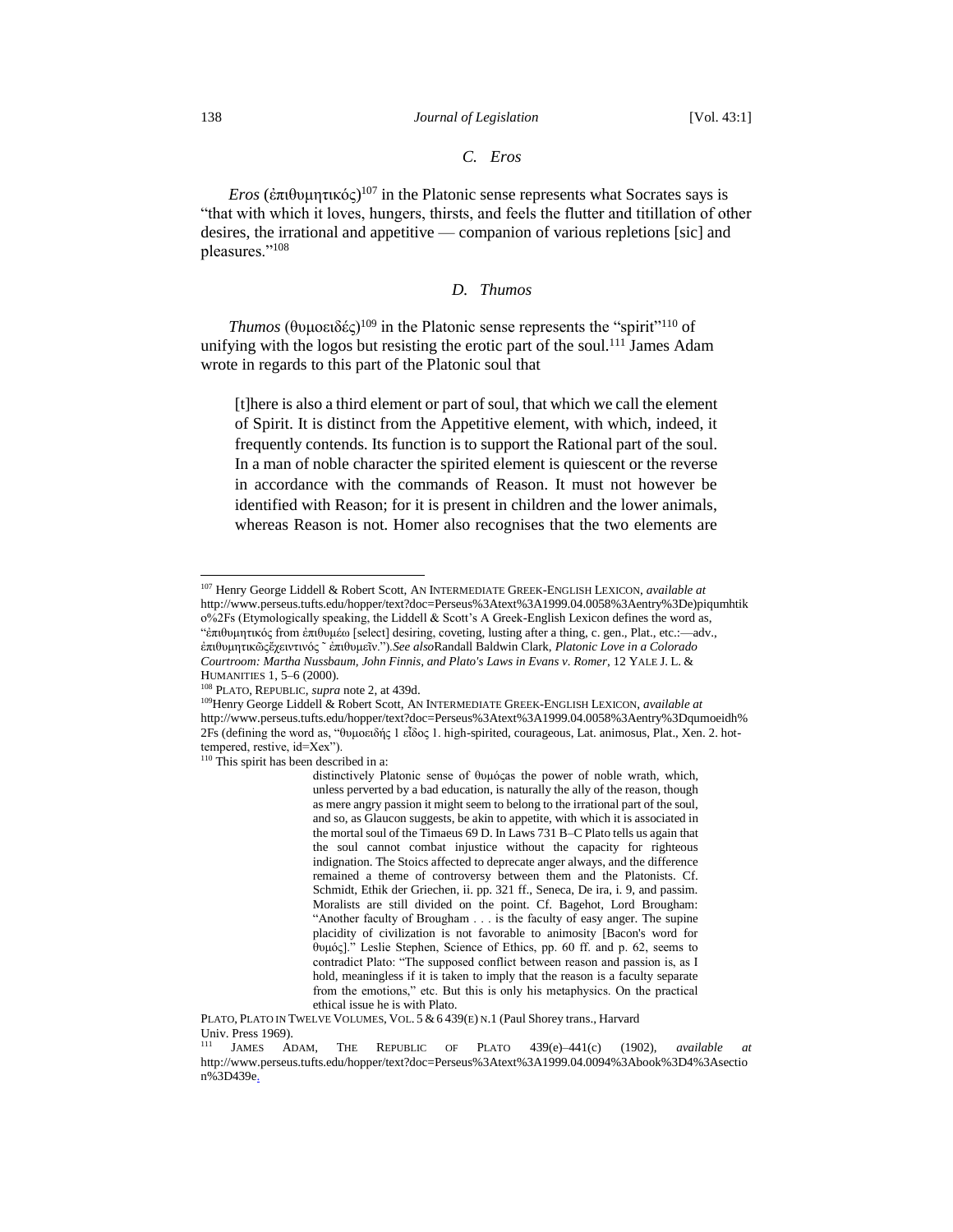distinct.

The analogy between the righteous city and the righteous soul is continued throughout this section. It should be noted however that the parallel is no longer quite exact. The difference between θυμοειδές and λογιστικόν in the soul is greater than that between auxiliaries and rulers in the State: for the λογιστικόν is not a select part of the θυμοειδές—as the rulers are of the soldiers—but something generically distinct from it. Otherwise the analogy holds (with the reservations mentioned on  $435$  A).<sup>112</sup>

Further, this key concept of thumos/spirit (θυμός) can be described as the:

distinctively Platonic sense of θυμός as the power of noble wrath, which, unless perverted by a bad education, is naturally the ally of the reason, though as mere angry passion it might seem to belong to the irrational part of the soul, and so, as Glaucon suggets, be akin to appetite, with which it is associated in the mortal soul of the *Timaeus* 69 D. In *Laws* 731 B-C. Plato tells us again that the soul cannot combat injustice without the capacity for righteous indignation. The Stoics affected to deprecate anger always, and the difference remained a theme of controversy between them and the Platonists. *Cf*. Schmidt, *Ethik der Griechen*, ii. pp. 321 ff., Seneca, De ira, i. 9, and *passim*. Moralists are still divided on the point. Cf. Bagehot, *Lord Brougham*: "Another faculty of Brougham . . . is the faculty of easy anger. The supine placidity of civilization is not favorable to animosity [Bacon's word for θυμός]." Leslie Stephen, *Science of Ethics*, pp. 60 ff. and p. 62, seems to contradict Plato: "The supposed conflict between reason and passion is, as I hold, meaningless if it is taken to imply that the reason is a faculty separate from the emotions," etc. But this is only his metaphysics. On the practical ethical issue he is with Plato.<sup>113</sup>

## *E. The Platonic Soul Overall*

Essentially, the Platonic soul (ψυχή) consists of three parts: the λογιστικόν (logical), the θυμοειδές (thymotic/spirit), and the ἐπιθυμητικόν (appetitive/erotic). Each part represents an integral part of human functioning, but there must be a balance among the parts for justice to exist.

## IV. COMPARING THE STRUCTURE OF THE FEDERAL GOVERNMENT TO THE

 $\overline{a}$ <sup>112</sup> *Id.*

<sup>113</sup> PLATO, PLATO IN TWELVE VOLUMES, *supra* note 110, at 439(e) n.1.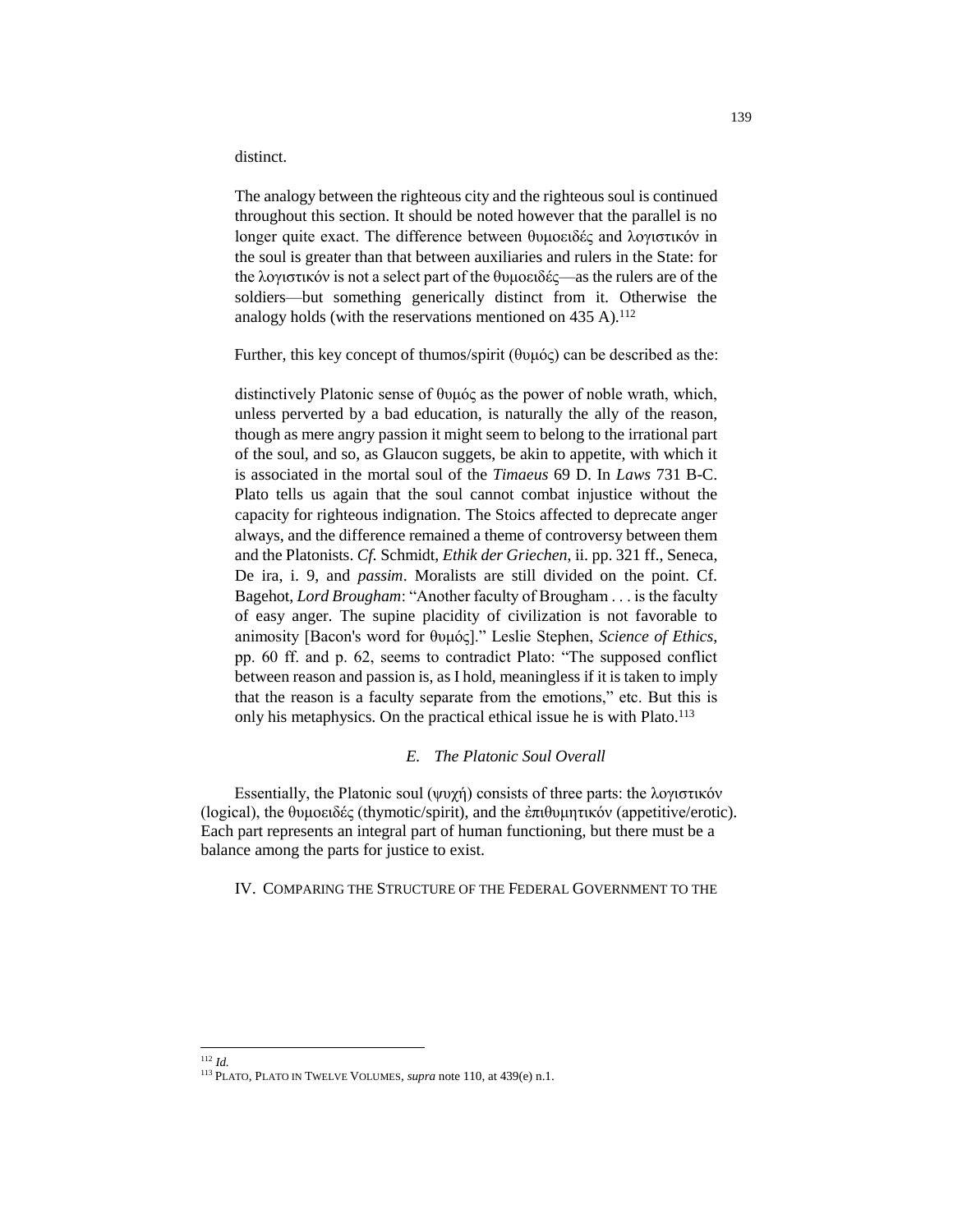## PLATONIC SOUL

#### *A. Judiciary as Logos*

## 1. Explaining Why the Judiciary is Not *Thumos*

The judiciary<sup>114</sup> in this paper's paradigm represents logos. *Logos* is part of the Platonic part of the soul that represents logic.<sup>115</sup> This contrasts with Professor Covitz's formulation of the judiciary representing the *thumos*. His argument is compelling; however, in the *Republic*, Socrates states that a person "watering and fostering the growth of the rational principle [logos] in his soul and the others the appetitive and the passionate [two representing eros]," and this specific person "is not by nature of a bad disposition but has fallen into evil communications," meaning this person has not become evil but is just in between the pull of *logos* and *eros*. <sup>116</sup> Socrates says this tension will resolve in "a compromise and turns over the government in his soul to the intermediate principle of ambition and high spirit and becomes a man haughty of soul and covetous of honor [meaning a turn to the *thymotic* part of the soul]."<sup>117</sup>

This indicates that one will likely turn to politics while in the tension of logos and *eros*, and in other words has become *thymotic*. This is more akin to the President, a politician, who in all likelihood is in search of honor, much like other politicians. Because if the executive of the country did not seek honor or maintain some "haughtiness," other politicians and world leaders would take advantage of us. She must be a decisive president, not merely logical. Yet, logic—as well as *eros*—may exist within her, but as President she must have a prevailing *thymotic* element.

This is in sharp contrast to the Article III judges, especially. These judges—as intended by the framers of the Constitution—were not and are not politicians seeking re-election.<sup>118</sup> Rather, they are aloof from the political system seeking to interpret and apply the law.<sup>119</sup> This logical analysis—which can be informed with the other elements of the soul—is the guiding principal of the judiciary. The judiciary represents *logos*.

3. Cases and Examples Showing Why the Judiciary Represents *Logos*

In the *Phaedrus*, Socrates designates the charioteer as *logos* keeping control of the *eros* and *thumos*. Likewise, Chief Justice Marshall said, "it is emphatically the province and duty of the judicial department to say what the law

<sup>&</sup>lt;sup>114</sup> "The judicial Power of the United States, shall be vested in one Supreme Court, and in such inferior Courts as the Congress may from time to time ordain and establish." U.S. CONST. art. III, § 1; Further, Chief Justice Marshall in Marbury v. Madison stated, "[t]he particular phraseology of the constitution of the United States confirms and strengthens the principle, supposed to be essential to all written constitutions, that a law repugnant to the constitution is void; and that courts, as well as other departments, are bound by that instrument." 5 US 137 (1 Cranch) at 180.

<sup>115</sup> W.K.C. GUTHRIE, A HISTORY OF GREEK PHILOSOPHY 419–34 (Cambridge Univ. Press 1962).

<sup>116</sup> PLATO, REPUBLIC, *supra* note 2, at 550b.

<sup>117</sup> *Id.*

<sup>118</sup> Saikrishna Prakash & Steven D. Smith, *How to Remove A Federal Judge*, 116 YALE L.J. 72, 87–88 (2006) <sup>119</sup> *Id.* at 136–37.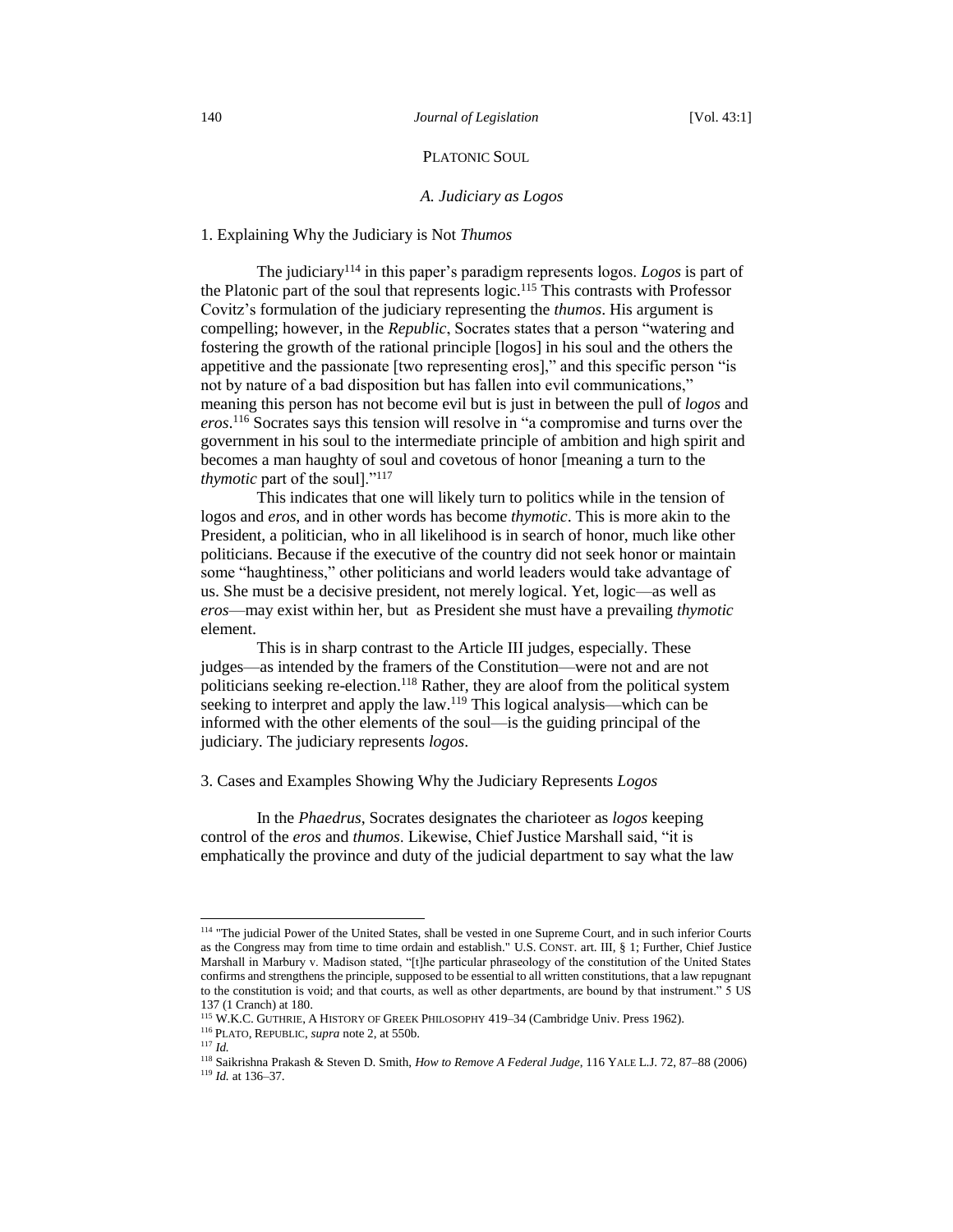is."<sup>120</sup> The Supreme Court uses judicial review and interprets the Constitution and legislatively passed statutes to keep them in check much like the charioteer in Plato's *Phaedrus*.

When constituent parts of the soul become imbalanced, then unjust results arise, as in *Plessy v. Ferguson*. <sup>121</sup> However, imbalance and stepping out of a role in the separate powers may lead to more just and fair results, as in *Brown v. Board of Education*. 122

In *Plessy v. Ferguson*, the Supreme Court stepped out of its judicial authority and took on a legislative function, but with an unjust result. The Court statutorily declared that a "[s]tate, shall provide equal but separate accommodations" for members of different races.<sup>123</sup>

In *Brown v. Board of Education*,<sup>124</sup> the Supreme Court stepped out of its judicial authority and took on a legislative function but with a just result. In *Brown*, the Court noted that "[t]he doctrine of 'separate but equal' did not make its appearance in this Court until 1896 in the case of *Plessy v. Ferguson*… involving not education but transportation," showing that the Court in *Plessy* stepped out of its mode of *stare decisis* and made law based on no previous law.<sup>125</sup>

Most recently, in *Obergefell v. Hodges*, <sup>126</sup> the public was split, with many in the United States appreciating the decision, and others seeing it as a violation of natural law. Either way, the Supreme Court took on a legislative role in deciding the case. As Professor Kenji Yoshino writes,

[w]hile Obergefell's most immediate effect was to legalize same-sex marriage across the land, its long-term impact could extend far beyond this context. To see this point, consider how much more narrowly the opinion could have been written. It could have invoked the equal protection and due process guarantees without specifying a formal level of review, and then observed that none of the state justifications survived even a deferential form of scrutiny. The Court had adopted this strategy in prior gay rights cases. 127

 $\overline{a}$ 

<sup>127</sup> Kenji Yoshino, *A New Birth of Freedom?: Obergefell v. Hodges*, 129 HARV. L. REV. 147, 147. (2015).

The majority and dissenting opinions in *Obergefell v. Hodges*, the Supreme Court's recent decision finding that same-sex marriage is a constitutional right, offer a lucid comparison of originalism with evolutionary document theories of interpretation. The majority point out that the institution of marriage "has evolved over time." *Obergefell v. Hodges*, No. 14-556, slip op. at 6 (U.S. June 26, 2015). Finding that the right to marry the person of one's choice, regardless of their gender, was compelled by the due process clause of the Fourteenth Amendment, the majority described its task as interpreting a constitutional provision that sets forth broad principles rather than specific requirements. History and tradition guide and discipline this inquiry but do

<sup>120</sup> Marbury v. Madison, 5 U.S. (1 Cranch) 137, 177 (1803); *see also* United States v. Nixon, 418 U.S. 683, 703–05 (1974).

<sup>121</sup> Plessy v. Ferguson, 163 U.S. 537 (1896).

<sup>122</sup> Brown v. Board of Education, 349 U.S. 294 (1955).

<sup>123</sup> *Plessy,* 163 U.S. at 540.

<sup>124</sup> *Brown*, 349 U.S. at 294.

<sup>&</sup>lt;sup>125</sup> Brown v. Board of Education, 347 U.S. 483, 490–91 (1954).

<sup>126</sup> Obergefell v. Hodges, 135 S. Ct. 2584 (2015).

Illustrating the differences of originalist and evolutionary document theories of interpreting the Constitution, Andrew W. Schwartz writes discussing the *Obergefell* case: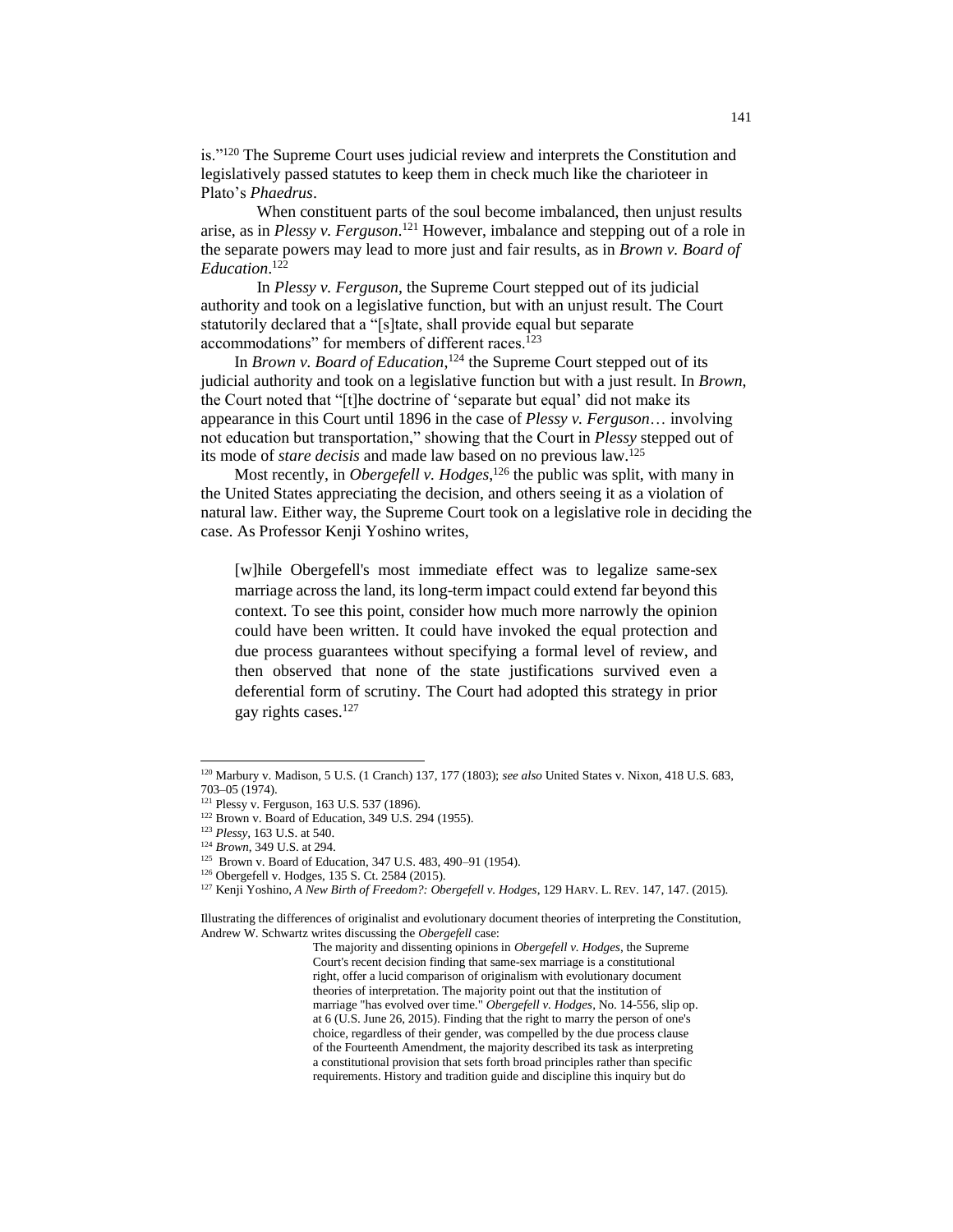Professor Laurence Tribe supports this position by stating,

Professor Kenji Yoshino's splendid Comment makes clear just how misguided these glib detractions are, and eloquently elaborates the important doctrinal work done by Justice Kennedy's decision, which represents the culmination of a decades-long project that has revolutionized the Court's fundamental rights jurisprudence. As Yoshino demonstrates, Obergefell has definitively replaced Washington v. Glucksberg's wooden three-prong test focused on tradition, specificity, and negativity with the more holistic inquiry of Justice Harlan's justly famous 1961 dissent in Poe v. Ullman, a mode of inquiry that was embodied in key opinions from the mid-1960s to the early 1970s.128

Over time, society may come to a consensus of whether the Court decided the case correctly, but it currently serves as an example of a Court decision stepping out of the bounds of the role of the judiciary and acting in a way to solve aspects that the legislature could not fix in terms of Constitutional guarantees.<sup>129</sup>

Although ideally the Court would follow *logos*, the catch is that the members of the Court are not purely guided by *logos*—as to be expected—because all humans, according to Plato, have three aspects of the soul within themselves.

not set its outer boundaries. That method respects our history and learns from it without allowing the past alone to rule the present. The nature of injustice is that we may not always see it in our own times. The generations that wrote and ratified the Bill of Rights and the Fourteenth Amendment did not presume to know the extent of freedom in all of its dimensions, and so they entrusted to future generations a charter protecting the right of all person to enjoy liberty as we learn its meaning. When new insight reveals discord between the Constitution's central protections and a received legal stricture, a claim to liberty must be addressed.

*Id.* at 10-11 (citations omitted). In sharp contrast, Chief Justice Roberts and Associate Justice Alito, in their dissenting opinions, refused to recognize contemporary views of marriage, asserting that the notion of marriage as solely between a man and a woman is 'deeply rooted in this Nation's history and tradition.' *Id*. at 14 (Roberts, C.J., dissenting); *Id.* at 2 (Alito, J., dissenting) (quoting *Washington v. Glucksberg*, 521 U.S. 701, 720-21 (1997)). Justice Scalia, in a separate dissent, relied on the public understanding of the meaning of marriage at the time the due process clause was ratified in 1868, which, he argued, universally confined marriage to a man and a woman. *Id.* at 4 (Scalia, J., dissenting).

Andrew W. Schwartz, *No Competing Theory of Constitutional Interpretation Justifies Regulatory Takings Ideology*, 34 STAN. ENVTL. L.J. 247, 259 n.43. (2015).

<sup>128</sup> Laurence Tribe, *Equal Dignity: Speaking Its Name*, 129 HARV. L. REV. 16, 16 (2015).

<sup>129</sup> Bruce Ackerman, *The Living Constitution*, 120 HARV. L. REV. 1737, 1754–55 (2007) ("For me, the 'living Constitution' is not a convenient slogan for transforming our very imperfect Constitution into something better than it is. While the effort to make the Constitution into something truly wonderful is an ever-present temptation, the problem with this high-sounding aspiration is obvious: there are lots of competing visions of liberal democratic constitutionalism, and the Constitution shouldn't be hijacked by any one of them. The aim of interpretation is to understand the constitutional commitments that have actually been made by the American people in history, not the commitments that one or another philosopher thinks they should have made. On this key point, I am closer to Justice Scalia than to Professor Ronald Dworkin. I part company when Scalia joins Alfarabi in assuming that the formal text contains the *complete* constitutional canon, thereby cutting himself off from the last seventy-five years of constitutional achievement.")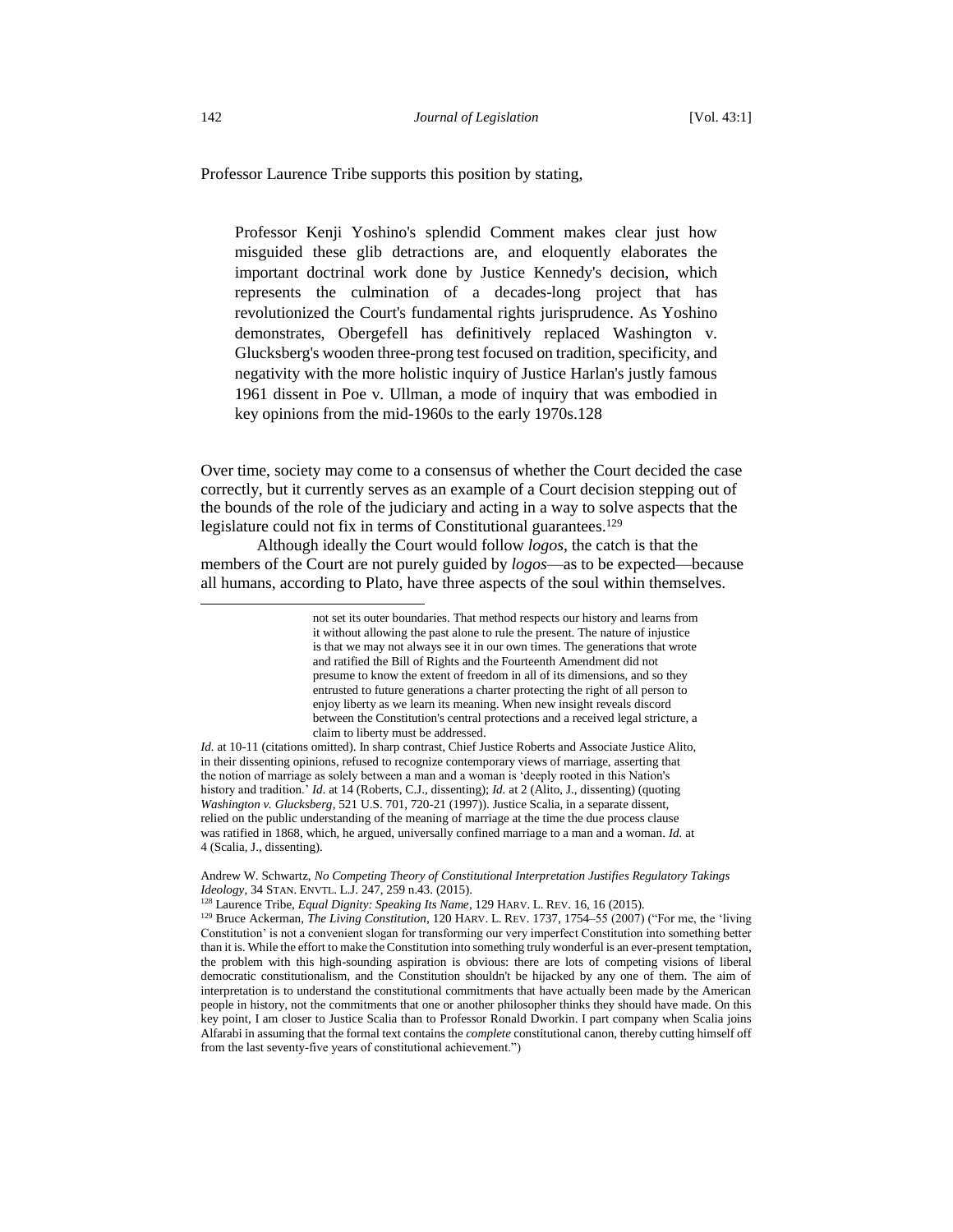The idea of a three-part soul may be intended to understand the basic functions of an aspect of government, each member has an entire soul (ψυχή) governing their aspects of existence. This leads to more nuanced decisions, not only in the judiciary, but in all three branches of the government.

In terms of the judiciary, stepping outside of the bounds of the separate powers or the role in the soul of the polity can have good and bad outcomes. Justice from the charioteer comes from consistency, as many philosophers have defined justice. In this case, the *logos* is seen through the Supreme Court and judiciary, applying and interpreting the law.

## *B. Executive as Thumos*

In this paper the executive<sup>130</sup> represents *thumos*. *Thumos* represents the spirit of the soul, as represented by the white horse in the *Phaedrus*. <sup>131</sup> The white horse is spirited but controlled with a sense of potential shame.<sup>132</sup>

## 1. Explaining Why the Executive is Not *Logos*

However, in Professor Covitz's formulation, the executive represents *logos*. As mentioned previously, Socrates states in the *Republic* that a person "watering and fostering the growth of the rational principle [logos] in his soul and the others the appetitive and the passionate [two representing eros]," and this person "is not by nature of a bad disposition but has fallen into evil communications," meaning this person has not become evil, but just in between the pull of *logos* and the pull of *eros*, but is otherwise unable to make a decision.<sup>133</sup> Socrates says this tension will resolve in "a compromise and turns over the government in his soul to the intermediate principle of ambition and high spirit and becomes a man haughty of soul and covetous of honor [meaning a turn to the *thymotic* part of the soul]"<sup>134</sup>

This indicates that one will likely turn to politics while in the tension of logos and *eros*, and, in other words, has become *thymotic*. This is more akin to the President—rather than a member of the judiciary—who, in all likelihood, is in search of honors much like other politicians. This is not a negative aspect of the executive, necessarily, because if the executive of the country did not seek honor or maintain some "haughtiness," other politicians and world leaders would take advantage of us. She must be a decisive president, not merely logical. Yet logic—as well as *eros*—may and must exist within her, but she must, as President, have a prevailing *thymotic* element.

2. Cases and Examples Showing Why the Executive Represents *Thumos*

Here, the *thumos* manifests itself where a part of the Executive branch of government—such as the EPA—would interpret a statute from the legislature and implement it. This occurs through the rules laid out by the Supreme Court and the judiciary as seen in the *Chevron* case.

<sup>132</sup> *Id*. at 247e–248e.

 $130$  It gains its source of power from U.S. CONST. art. II, § 1, cl. 1.

<sup>&</sup>lt;sup>131</sup> PLATO, PHAEDRUS 248d–e. (Christopher J. Rowe trans., 1986).

<sup>133</sup> PLATO, REPUBLIC, *supra* note 2, at 550b.

<sup>134</sup> PLATO, REPUBLIC, *supra* note 2, at 550b*.*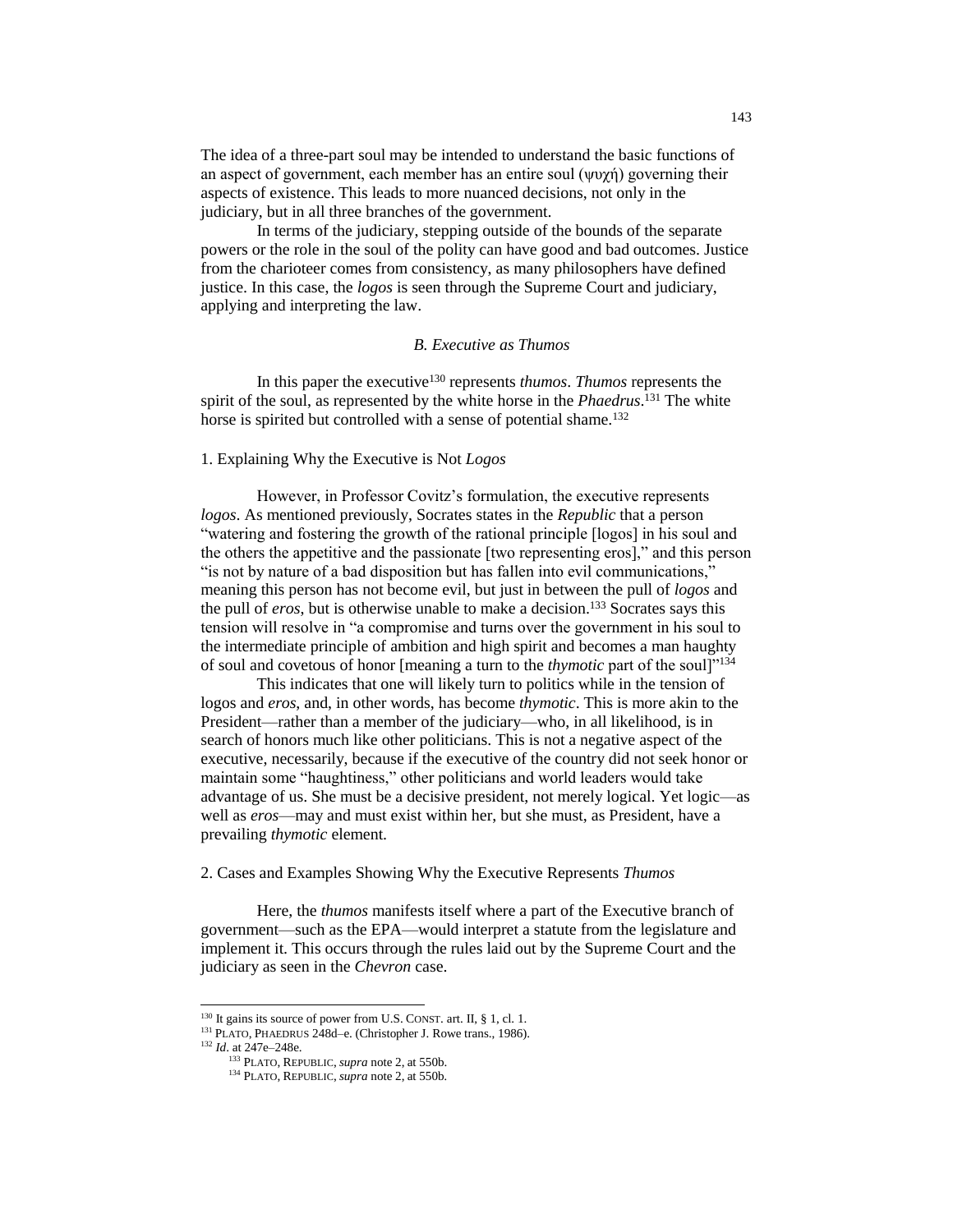From 2013 through 2015, the Obama administration issued executive orders relating to immigration.<sup>135</sup> By November of 2015, the Fifth Circuit Court of Appeals declared the executive orders unconstitutional.<sup>136</sup> Regardless of whether the executive orders are eventually upheld as constitutional or not, they represent the Executive branch of government conducting actions with the administration's justification that they are the most "thymotic" solution to the immigration problem. If the orders are upheld to be constitutional after all, then the judiciary or the legislature will deem them to have been the most effective approach at the time to avoid a greater disaster later. If the orders are struck down as unconstitutional, then the judiciary or the legislature will have deemed them to be an ineffective approach at the time. In an ironic sense, the immigration orders—if deemed constitutional will be seen as a way to unify the country in a spirited "thumotic" way to avoid a greater catastrophe.<sup>137</sup>

Because the executive and the legislature are charged with carrying out the daily activities of the nation, international relations appears to be of paramount importance with spirited leadership. Thus, the leadership and executive actions may or may not be based in *logos* and *eros* but through a combination of the two as is the Platonic paradigm for *thumos*, which this paper argues fits into the paradigm of the executive branch of government in the US Constitution.

## *C. The Legislature as Eros*

In this paper, the legislature<sup>138</sup> represents *eros*. *Eros* represents the basic instincts and desires of the soul as represented by the black horse in the *Phaedrus*. The black horse can wear down the white horse and charioteer.

The Patient Protection and Affordable Care Act<sup>139</sup> (Obamacare) was passed by Congress and signed into law in 2010.<sup>140</sup> According to the Supreme Court, "the Act aims to increase the number of Americans covered by health insurance and decrease the cost of health care. The Act's 10 titles stretch over 900 pages and contain hundreds of provisions."<sup>141</sup>

This example shows how the concept of justice is inconsistent. At the time it may be clear what the *eros*, the legislature, sees as justice. Over time, this may become unclear.

<sup>138</sup> Its power generally emanates from U.S. CONST. art. 1 §1.

<sup>135</sup> <sup>135</sup> NATIONAL ARCHIVES, *Barack Obama Executive Orders Disposition Tables*, https://www.archives.gov/federal-register/executive-orders/obama.html.

<sup>&</sup>lt;sup>5</sup> Matt Ford, *A Ruling Against the Obama Administration on Immigration*, THE ATLANTIC (Nov. 10, 2015), http://www.theatlantic.com/politics/archive/2015/11/fifth-circuit-obama-immigration/415077/; Michael D. Shear, *Obama to Appeal Immigration Ruling to the Supreme Court*, THE NEW YORK TIMES (Nov. 10, 2015), http://www.nytimes.com/2015/11/11/us/politics/supreme-court-immigration-obama.html.

<sup>&</sup>lt;sup>137</sup> "Catastrophe" used here in the Ancient Greek sense of "cata" and "strophe," meaning under turned or overturning. Oxford English Dictionary (2d ed. 1989) ("Etymology: < Greek *καταστροϕή* overturning, sudden turn, conclusion, <*κατα*-*στρέϕειν* to overturn, etc., <*κατά* down + *στρέϕειν* to turn.").

<sup>&</sup>lt;sup>139</sup> Patient Protection and Affordable Care Act, 42 U.S.C. §18001 (2010).

<sup>140</sup> Sheryl Stolberg & Ronald Pear, *Obama Signs Health Care Overhaul Bill, With a Flourish*, THE NEW YORK TIMES (Mar. 23, 2010),

http://www.nytimes.com/2010/03/24/health/policy/24health.html.

<sup>&</sup>lt;sup>141</sup> Nat'l Fed'n of Indep. Bus. v. Sebelius,  $132$  S. Ct. 2566, 2580 (2012).